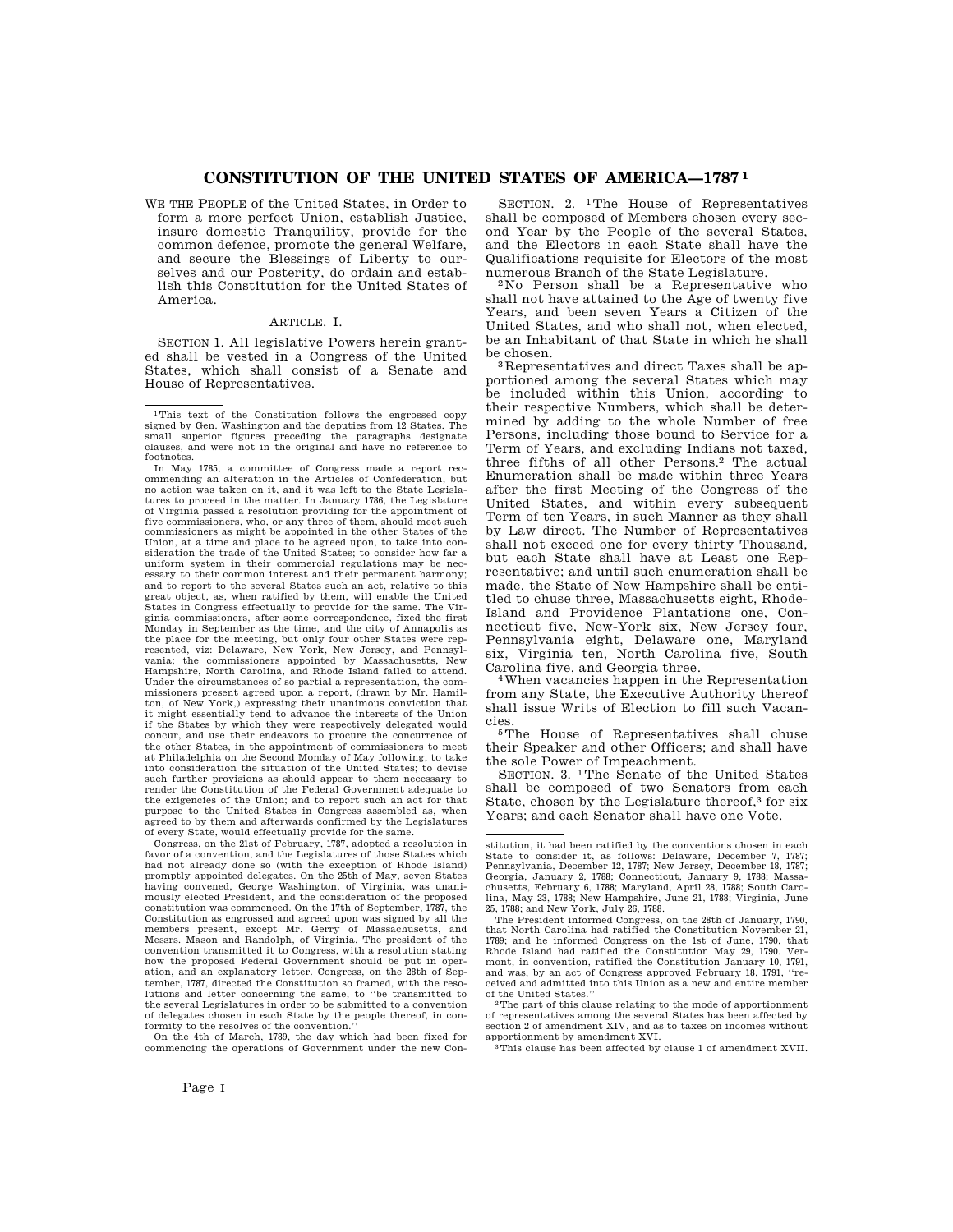2 Immediately after they shall be assembled in Consequence of the first Election, they shall be divided as equally as may be into three Classes. The Seats of the Senators of the first Class shall be vacated at the Expiration of the second Year, of the second Class at the Expiration of the fourth Year, and of the third Class at the Expiration of the sixth Year, so that one third may be chosen every second Year; and if Vacancies happen by Resignation, or otherwise, during the Recess of the Legislature of any State, the Executive thereof may make temporary Appointments until the next Meeting of the Legislature, which shall then fill such Vacancies.4

3 No Person shall be a Senator who shall not have attained to the Age of thirty Years, and been nine Years a Citizen of the United States, and who shall not, when elected, be an Inhabitant of that State for which he shall be chosen.

4The Vice President of the United States shall be President of the Senate, but shall have no Vote, unless they be equally divided.

5The Senate shall chuse their other Officers, and also a President pro tempore, in the Absence of the Vice President, or when he shall exercise the Office of President of the United States.

6The Senate shall have the sole Power to try all Impeachments. When sitting for that Purpose, they shall be on Oath or Affirmation. When the President of the United States is tried, the Chief Justice shall preside: And no Person shall be convicted without the Concurrence of two thirds of the Members present.

7Judgment in Cases of Impeachment shall not extend further than to removal from Office, and disqualification to hold and enjoy any Office of honor, Trust or Profit under the United States: but the Party convicted shall nevertheless be liable and subject to Indictment, Trial, Judgment and Punishment, according to Law.

SECTION. 4. 1The Times, Places and Manner of holding Elections for Senators and Representatives, shall be prescribed in each State by the Legislature thereof; but the Congress may at any time by Law make or alter such Regulations, except as to the Places of chusing Senators.

2The Congress shall assemble at least once in every Year, and such Meeting shall be on the first Monday in December,5 unless they shall by Law appoint a different Day.

SECTION. 5. 1Each House shall be the Judge of the Elections, Returns and Qualifications of its own Members, and a Majority of each shall constitute a Quorum to do Business; but a smaller Number may adjourn from day to day, and may be authorized to compel the Attendance of absent Members, in such Manner, and under such Penalties as each House may provide.

2Each House may determine the Rules of its Proceedings, punish its Members for disorderly Behaviour, and, with the Concurrence of two thirds, expel a Member.

3Each House shall keep a Journal of its Proceedings, and from time to time publish the same, excepting such Parts as may in their Judgment require Secrecy; and the Yeas and Nays of the Members of either House on any question shall, at the Desire of one fifth of those Present, be entered on the Journal.

4 Neither House, during the Session of Congress, shall, without the Consent of the other, adjourn for more than three days, nor to any other Place than that in which the two Houses shall be sitting.

SECTION. 6.<sup>1</sup>The Senators and Representatives shall receive a Compensation for their Services, to be ascertained by Law, and paid out of the Treasury of the United States.6 They shall in all Cases, except Treason, Felony and Breach of the Peace, be privileged from Arrest during their Attendance at the Session of their respective Houses, and in going to and returning from the same; and for any Speech or Debate in either House, they shall not be questioned in any other Place.

2 No Senator or Representative shall, during the Time for which he was elected, be appointed to any civil Office under the Authority of the United States, which shall have been created, or the Emoluments whereof shall have been encreased during such time; and no Person holding any Office under the United States, shall be a Member of either House during his Continuance in Office.

SECTION. 7. <sup>1</sup> All Bills for raising Revenue shall originate in the House of Representatives; but the Senate may propose or concur with Amendments as on other Bills.

2Every Bill which shall have passed the House of Representatives and the Senate, shall, before it become a Law, be presented to the President of the United States; If he approve he shall sign it, but if not he shall return it, with his Objections to that House in which it shall have originated, who shall enter the Objections at large on their Journal, and proceed to reconsider it. If after such Reconsideration two thirds of that House shall agree to pass the Bill, it shall be sent, together with the Objections, to the other House, by which it shall likewise be reconsidered, and if approved by two thirds of that House, it shall become a Law. But in all such Cases the Votes of both Houses shall be determined by yeas and Nays, and the Names of the Persons voting for and against the Bill shall be entered on the Journal of each House respectively. If any Bill shall not be returned by the President within ten Days (Sundays excepted) after it shall have been presented to him, the Same shall be a Law, in like Manner as if he had signed it, unless the Congress by their Adjournment prevent its Return, in which Case it shall not be a Law.

3Every Order, Resolution, or Vote to which the Concurrence of the Senate and House of Representatives may be necessary (except on a question of Adjournment) shall be presented to the President of the United States; and before the Same shall take Effect, shall be approved by him, or being disapproved by him, shall be repassed by two thirds of the Senate and House of Representatives, according to the Rules and

Limitations prescribed in the Case of a Bill. SECTION. 8. 1The Congress shall have Power To lay and collect Taxes, Duties, Imposts and Ex-

<sup>4</sup>This clause has been affected by clause 2 of amendment XVIII.

<sup>&</sup>lt;sup>5</sup>This clause has been affected by amendment XX. <sup>6</sup>This clause has been affected by amendment XXVII.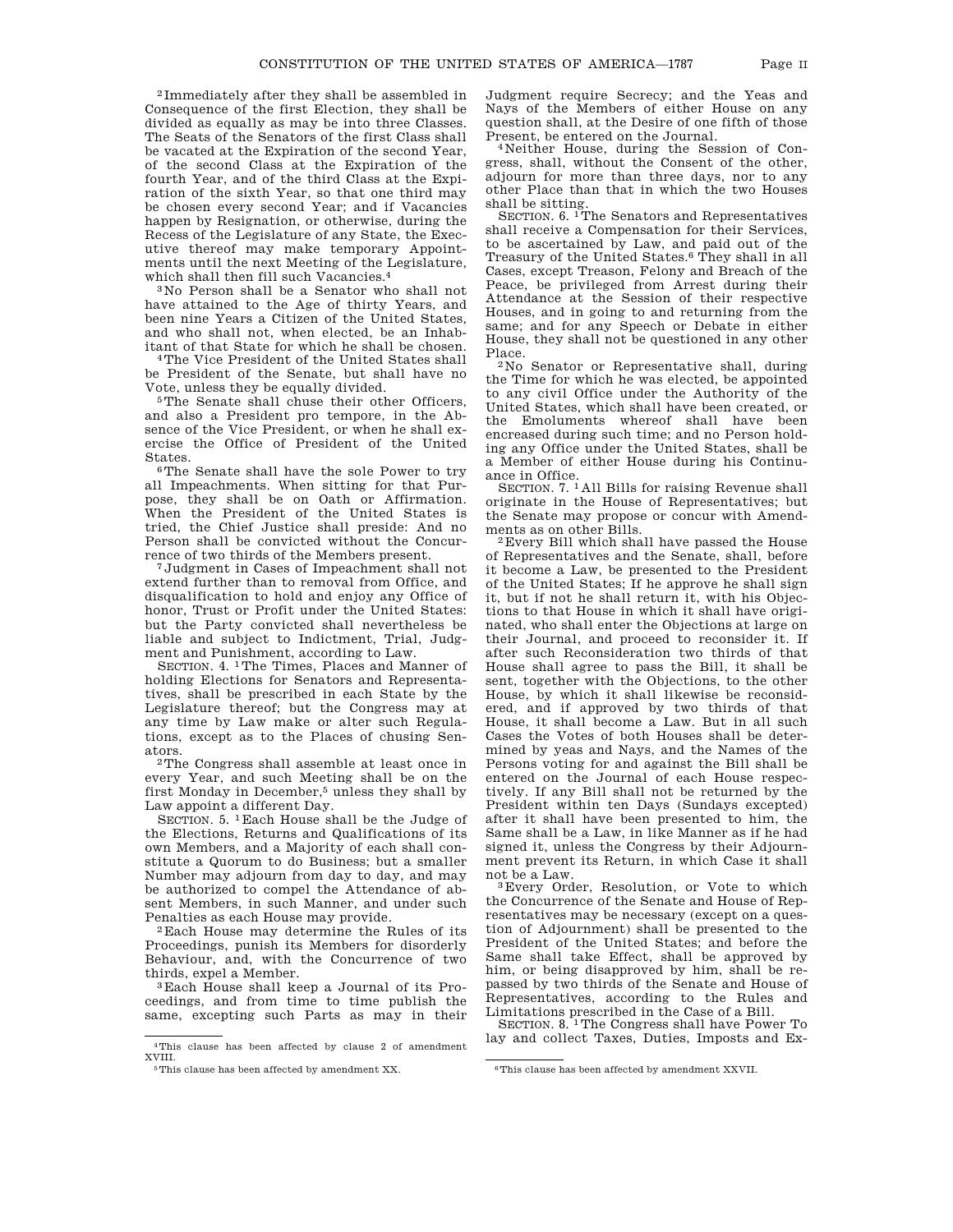cises, to pay the Debts and provide for the common Defence and general Welfare of the United States; but all Duties, Imposts and Excises shall be uniform throughout the United States;

2To borrow Money on the credit of the United States;

3To regulate Commerce with foreign Nations, and among the several States, and with the Indian Tribes;

4To establish an uniform Rule of Naturalization, and uniform Laws on the subject of Bankruptcies throughout the United States;

 $5T<sub>0</sub>$  coin Money, regulate the Value thereof, and of foreign Coin, and fix the Standard of Weights and Measures;

6To provide for the Punishment of counterfeiting the Securities and current Coin of the United States;

7To establish Post Offices and post Roads;

8To promote the Progress of Science and useful Arts, by securing for limited Times to Authors and Inventors the exclusive Right to their respective Writings and Discoveries;

9To constitute Tribunals inferior to the supreme Court;

10To define and punish Piracies and Felonies committed on the high Seas, and Offences against the Law of Nations;

<sup>11</sup>To declare War, grant Letters of Marque and Reprisal, and make Rules concerning Captures on Land and Water;

12To raise and support Armies, but no Appropriation of Money to that Use shall be for a longer Term than two Years;

13To provide and maintain a Navy;

14To make Rules for the Government and Regulation of the land and naval Forces;

15To provide for calling forth the Militia to execute the Laws of the Union, suppress Insurrections and repel Invasions;

16To provide for organizing, arming, and disciplining, the Militia, and for governing such Part of them as may be employed in the Service of the United States, reserving to the States respectively, the Appointment of the Officers, and the Authority of training the Militia according to the discipline prescribed by Congress;

<sup>17</sup>To exercise exclusive Legislation in all Cases whatsoever, over such District (not exceeding ten Miles square) as may, by Cession of particular States, and the Acceptance of Congress, become the Seat of the Government of the United States, and to exercise like Authority over all Places purchased by the Consent of the Legislature of the State in which the Same shall be, for the Erection of Forts, Magazines, Arsenals, dock-Yards, and other needful Buildings;—And

18To make all Laws which shall be necessary and proper for carrying into Execution the foregoing Powers, and all other Powers vested by this Constitution in the Government of the United States, or in any Department or Officer thereof.

SECTION. 9. 1The Migration or Importation of such Persons as any of the States now existing shall think proper to admit, shall not be prohibited by the Congress prior to the Year one thousand eight hundred and eight, but a Tax or duty may be imposed on such Importation, not exceeding ten dollars for each Person.

2The Privilege of the Writ of Habeas Corpus shall not be suspended, unless when in Cases of Rebellion or Invasion the public Safety may require it.

3 No Bill of Attainder or ex post facto Law shall be passed.

4 No Capitation, or other direct, Tax shall be laid, unless in Proportion to the Census or Enumeration herein before directed to be taken.7

5 No Tax or Duty shall be laid on Articles exported from any State.

6 No Preference shall be given by any Regulation of Commerce or Revenue to the Ports of one State over those of another: nor shall Vessels bound to, or from, one State, be obliged to enter, clear, or pay Duties in another.

7 No Money shall be drawn from the Treasury, but in Consequence of Appropriations made by Law; and a regular Statement and Account of the Receipts and Expenditures of all public Money shall be published from time to time.

8 No Title of Nobility shall be granted by the United States: And no Person holding any Office of Profit or Trust under them, shall, without the Consent of the Congress, accept of any present, Emolument, Office, or Title, of any kind whatever, from any King, Prince, or foreign State.

SECTION. 10. 1 No State shall enter into any Treaty, Alliance, or Confederation; grant Letters of Marque and Reprisal; coin Money; emit Bills of Credit; make any Thing but gold and silver Coin a Tender in Payment of Debts; pass any Bill of Attainder, ex post facto Law, or Law impairing the Obligation of Contracts, or grant any Title of Nobility.

2 No State shall, without the Consent of the Congress, lay any Imposts or Duties on Imports or Exports, except what may be absolutely necessary for executing it's inspection Laws: and the net Produce of all Duties and Imposts, laid by any State on Imports or Exports, shall be for the Use of the Treasury of the United States; and all such Laws shall be subject to the Revision and Controul of the Congress.

3 No State shall, without the Consent of Congress, lay any Duty of Tonnage, keep Troops, or Ships of War in time of Peace, enter into any Agreement or Compact with another State, or with a foreign Power, or engage in War, unless actually invaded, or in such imminent Danger as will not admit of delay.

# ARTICLE. II.

SECTION. 1. 1The executive Power shall be vested in a President of the United States of America. He shall hold his Office during the Term of four Years, and, together with the Vice President, chosen for the same Term, be elected, as follows

2Each State shall appoint, in such Manner as the Legislature thereof may direct, a Number of Electors, equal to the whole Number of Senators and Representatives to which the State may be entitled in the Congress: but no Senator or Representative, or Person holding an Office of Trust or Profit under the United States, shall be appointed an Elector.

3The Electors shall meet in their respective States, and vote by Ballot for two Persons, of whom one at least shall not be an Inhabitant of the same State with themselves. And they shall

<sup>7</sup>This clause has been affected by amendment XVI.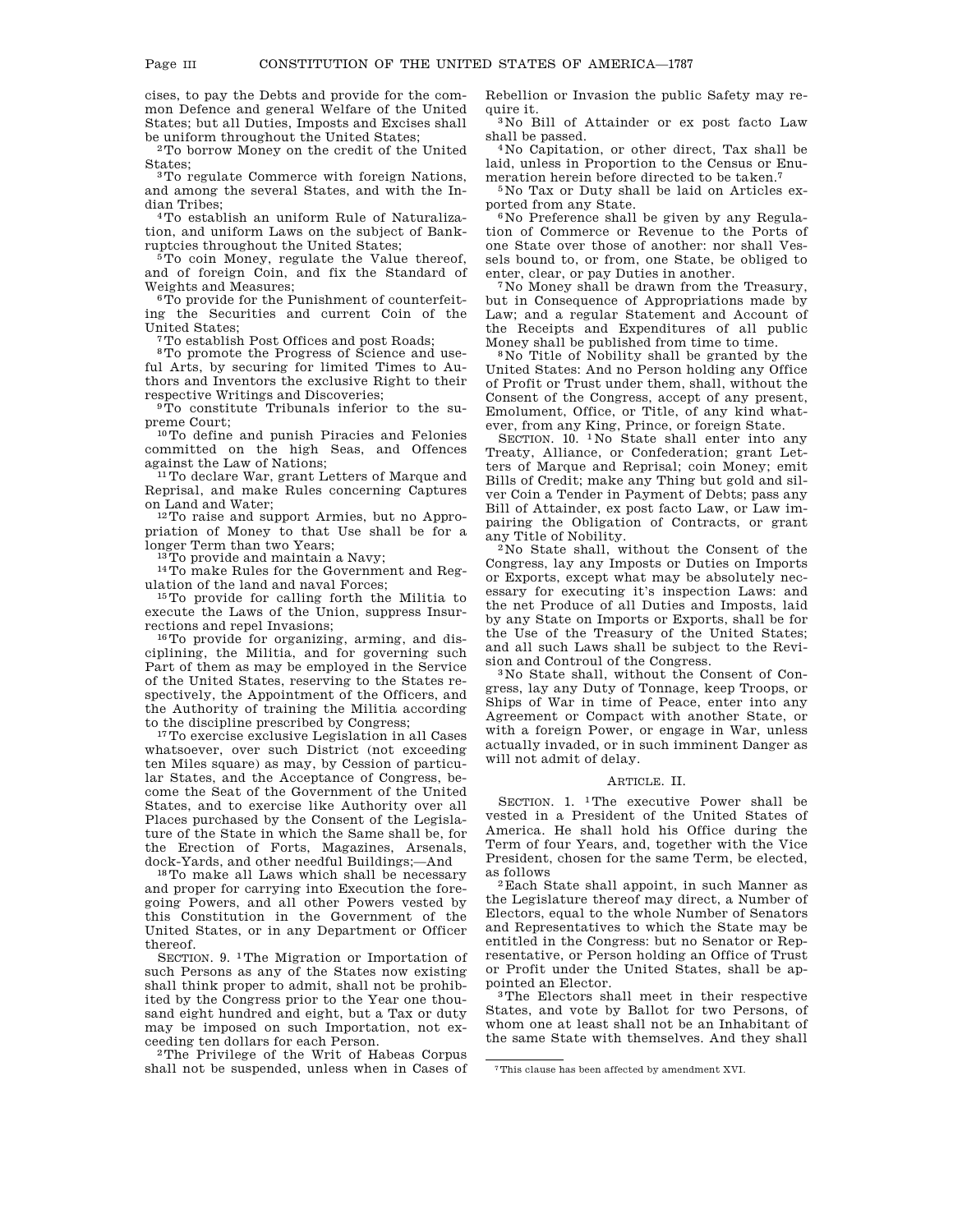make a List of all the Persons voted for, and of the Number of Votes for each; which List they shall sign and certify, and transmit sealed to the Seat of the Government of the United States, directed to the President of the Senate. The President of the Senate shall, in the Presence of the Senate and House of Representatives, open all the Certificates, and the Votes shall then be counted. The Person having the greatest Number of Votes shall be the President, if such Number be a Majority of the whole Number of Electors appointed; and if there be more than one who have such Majority, and have an equal Number of Votes, then the House of Representatives shall immediately chuse by Ballot one of them for President; and if no Person have a Majority, then from the five highest on the List the said House shall in like Manner chuse the President. But in chusing the President, the Votes shall be taken by States, the Representation from each State having one Vote; A quorum for this Purpose shall consist of a Member or Members from two thirds of the States, and a Majority of all the States shall be necessary to a Choice. In every Case, after the Choice of the President, the Person having the greatest Number of Votes of the Electors shall be the Vice President. But if there should remain two or more who have equal Votes, the Senate shall chuse from them by Ballot the Vice President.8

4The Congress may determine the Time of chusing the Electors, and the Day on which they shall give their Votes; which Day shall be the same throughout the United States.

5 No Person except a natural born Citizen, or a Citizen of the United States, at the time of the Adoption of this Constitution, shall be eligible to the Office of President; neither shall any Person be eligible to that Office who shall not have attained to the Age of thirty five Years, and been fourteen Years a Resident within the United States.

6 In Case of the Removal of the President from Office, or of his Death, Resignation, or Inability to discharge the Powers and Duties of the said Office,9 the Same shall devolve on the Vice President, and the Congress may by Law provide for the Case of Removal, Death, Resignation or Inability, both of the President and Vice President, declaring what Officer shall then act as President, and such Officer shall act accordingly, until the Disability be removed, or a President shall be elected.

7The President shall, at stated Times, receive for his Services, a Compensation, which shall neither be encreased nor diminished during the Period for which he shall have been elected, and he shall not receive within that Period any other Emolument from the United States, or any of them.

<sup>8</sup>Before he enter on the Execution of his Office, he shall take the following Oath or Affirmation:—''I do solemnly swear (or affirm) that I will faithfully execute the Office of President of the United States, and will to the best of my Ability, preserve, protect and defend the Constitution of the United States.''

SECTION. 2. 1The President shall be Commander in Chief of the Army and Navy of the United States, and of the Militia of the several States, when called into the actual Service of the United States; he may require the Opinion, in writing, of the principal Officer in each of the executive Departments, upon any Subject relating to the Duties of their respective Offices, and he shall have Power to grant Reprieves and Pardons for Offences against the United States, except in Cases of Impeachment.

 ${}^{2}$ He shall have Power, by and with the Advice and Consent of the Senate, to make Treaties, provided two thirds of the Senators present concur; and he shall nominate, and by and with the Advice and Consent of the Senate, shall appoint Ambassadors, other public Ministers and Consuls, Judges of the supreme Court, and all other Officers of the United States, whose Appointments are not herein otherwise provided for, and which shall be established by Law: but the Congress may by Law vest the Appointment of such inferior Officers, as they think proper, in the President alone, in the Courts of Law, or in the Heads of Departments.

3The President shall have Power to fill up all Vacancies that may happen during the Recess of the Senate, by granting Commissions which shall expire at the End of their next Session.

SECTION. 3. He shall from time to time give to the Congress Information of the State of the Union, and recommend to their Consideration such Measures as he shall judge necessary and expedient; he may, on extraordinary Occasions, convene both Houses, or either of them, and in Case of Disagreement between them, with Respect to the Time of Adjournment, he may adjourn them to such Time as he shall think proper; he shall receive Ambassadors and other public Ministers; he shall take Care that the Laws be faithfully executed, and shall Commission all the Officers of the United States.

SECTION. 4. The President, Vice President and all civil Officers of the United States, shall be removed from Office on Impeachment for, and Conviction of, Treason, Bribery, or other high Crimes and Misdemeanors.

### ARTICLE. III.

SECTION. 1. The judicial Power of the United States, shall be vested in one supreme Court, and in such inferior Courts as the Congress may from time to time ordain and establish. The Judges, both of the supreme and inferior Courts, shall hold their Offices during good Behaviour, and shall, at stated Times, receive for their Services, a Compensation, which shall not be diminished during their Continuance in Office.

SECTION. 2. 1The judicial Power shall extend to all Cases, in Law and Equity, arising under this Constitution, the Laws of the United States, and Treaties made, or which shall be made, under their Authority;—to all Cases affecting Ambassadors, other public Ministers and Consuls;—to all Cases of admiralty and maritime Jurisdiction;—to Controversies to which the United States shall be a Party;—to Controversies between two or more States;—between a State and Citizens of another State; 10—between Citizens of different States,—between Citizens of the same State claiming Lands under Grants of different

<sup>8</sup>This clause has been superseded by amendment XII.

<sup>9</sup>This clause has been affected by amendment XXV. 10This clause has been affected by amendment XI.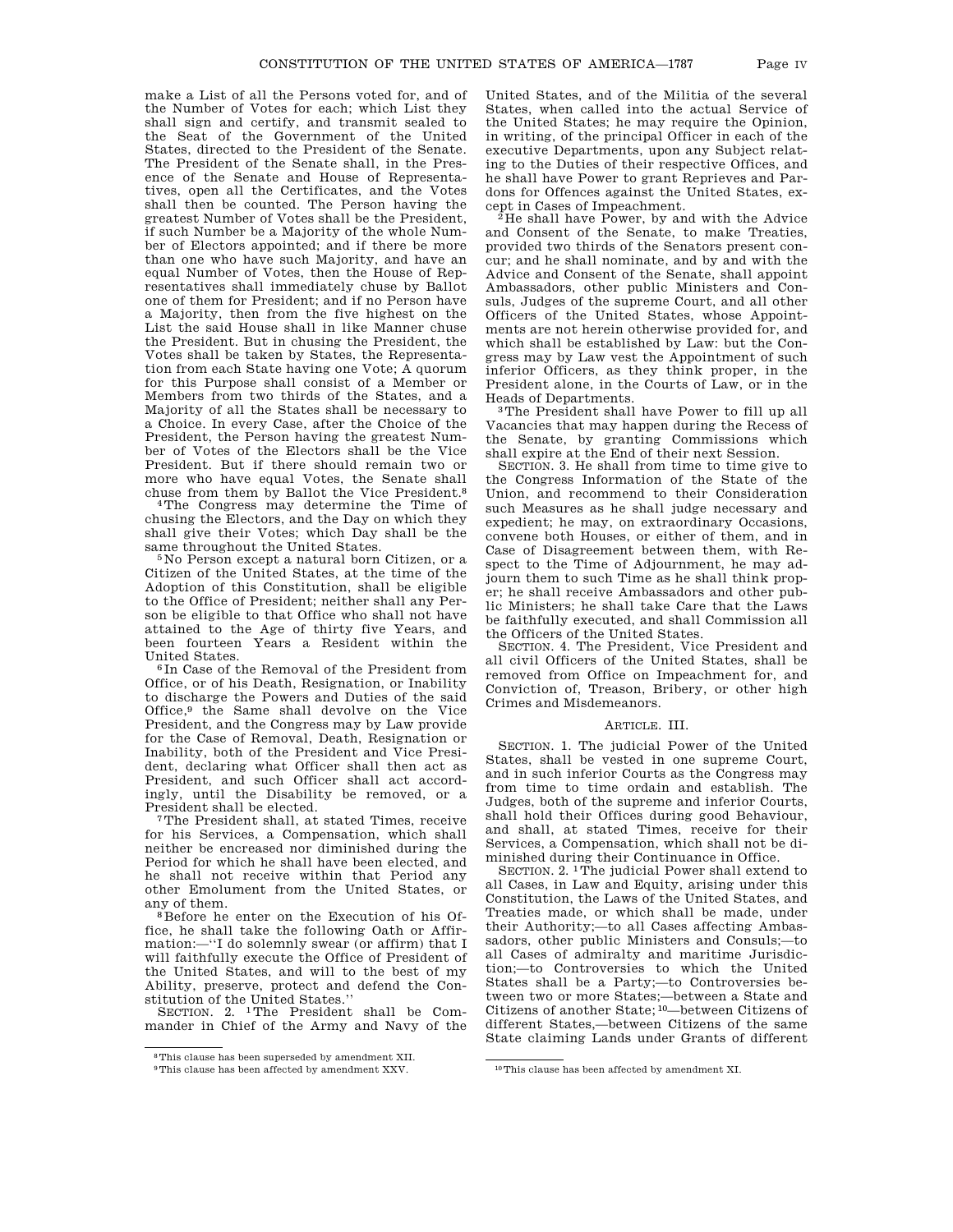States, and between a State, or the Citizens thereof, and foreign States, Citizens or Subjects.

2 In all Cases affecting Ambassadors, other public Ministers and Consuls, and those in which a State shall be Party, the supreme Court shall have original Jurisdiction. In all the other Cases before mentioned, the supreme Court shall have appellate Jurisdiction, both as to Law and Fact, with such Exceptions, and under such Regulations as the Congress shall make.

3The Trial of all Crimes, except in Cases of Impeachment, shall be by Jury; and such Trial shall be held in the State where the said Crimes shall have been committed; but when not committed within any State, the Trial shall be at such Place or Places as the Congress may by Law have directed.

SECTION. 3. 1Treason against the United States, shall consist only in levying War against them, or in adhering to their Enemies, giving them Aid and Comfort. No Person shall be convicted of Treason unless on the Testimony of two Witnesses to the same overt Act, or on Confession in open Court.

2The Congress shall have Power to declare the Punishment of Treason, but no Attainder of Treason shall work Corruption of Blood, or Forfeiture except during the Life of the Person attainted.

## ARTICLE. IV.

SECTION. 1. Full Faith and Credit shall be given in each State to the public Acts, Records, and judicial Proceedings of every other State. And the Congress may by general Laws prescribe the Manner in which such Acts, Records and Proceedings shall be proved, and the Effect thereof.

SECTION. 2. 1The Citizens of each State shall be entitled to all Privileges and Immunities of Citizens in the several States.

2 A Person charged in any State with Treason, Felony, or other Crime, who shall flee from Justice, and be found in another State, shall on Demand of the executive Authority of the State from which he fled, be delivered up, to be removed to the State having Jurisdiction of the Crime.

3 No Person held to Service or Labour in one State, under the Laws thereof, escaping into another, shall, in Consequence of any Law or Regulation therein, be discharged from such Service or Labour, but shall be delivered up on Claim of the Party to whom such Service or Labour may be due.11

SECTION. 3. 1 New States may be admitted by the Congress into this Union; but no new State shall be formed or erected within the Jurisdiction of any other State; nor any State be formed by the Junction of two or more States, or Parts of States, without the Consent of the Legislatures of the States concerned as well as of the Congress.

2The Congress shall have Power to dispose of and make all needful Rules and Regulations respecting the Territory or other Property belonging to the United States; and nothing in this Constitution shall be so construed as to Prejudice any Claims of the United States, or of any particular State.

SECTION. 4. The United States shall guarantee to every State in this Union a Republican Form of Government, and shall protect each of them against Invasion; and on Application of the Legislature, or of the Executive (when the Legislature cannot be convened) against domestic Violence.

### ARTICLE. V.

The Congress, whenever two thirds of both Houses shall deem it necessary, shall propose Amendments to this Constitution, or, on the Application of the Legislatures of two thirds of the several States, shall call a Convention for proposing Amendments, which, in either Case, shall be valid to all Intents and Purposes, as Part of this Constitution, when ratified by the Legislatures of three fourths of the several States, or by Conventions in three fourths thereof, as the one or the other Mode of Ratification may be proposed by the Congress; Provided that no Amendment which may be made prior to the Year One thousand eight hundred and eight shall in any Manner affect the first and fourth Clauses in the Ninth Section of the first Article; and that no State, without its Consent, shall be deprived of its equal Suffrage in the Senate.

#### ARTICLE. VI.

1 All Debts contracted and Engagements entered into, before the Adoption of this Constitution, shall be as valid against the United States under this Constitution, as under the Confederation.

2This Constitution, and the Laws of the United States which shall be made in Pursuance thereof; and all Treaties made, or which shall be made, under the Authority of the United States, shall be the supreme Law of the Land; and the Judges in every State shall be bound thereby, any Thing in the Constitution or Laws of any State to the Contrary notwithstanding.

3The Senators and Representatives before mentioned, and the Members of the several State Legislatures, and all executive and judicial Officers, both of the United States and of the several States, shall be bound by Oath or Affirmation, to support this Constitution; but no religious Test shall ever be required as a Qualification to any Office or public Trust under the United States.

## ARTICLE. VII.

The Ratification of the Conventions of nine States, shall be sufficient for the Establishment of this Constitution between the States so ratifying the Same.

DONE in Convention by the Unanimous Consent of the States present the Seventeenth Day of September in the Year of our Lord one thousand seven hundred and Eighty seven and of the Independence of the United States of America the Twelfth IN WITNESS whereof We have hereunto subscribed our Names,

GO. WASHINGTON—*Presidt* .

*and deputy from Virginia*

[Signed also by the deputies of twelve States.] *New Hampshire*

JOHN LANGDON

<sup>11</sup>This clause has been affected by amendment XIII.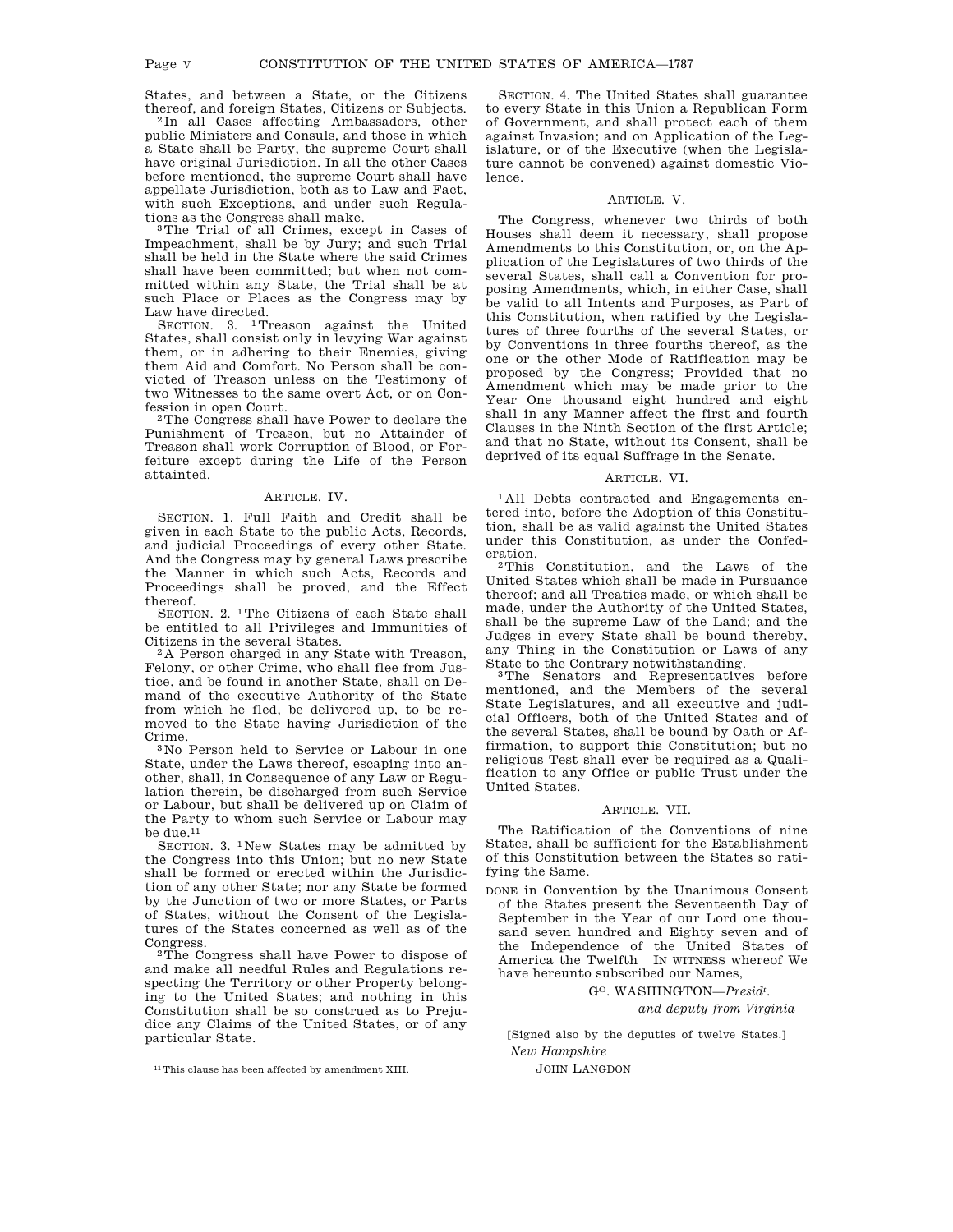NICHOLAS GILMAN *Massachusetts* NATHANIEL GORHAM RUFUS KING *Connecticut* WM. SAML. JOHNSON ROGER SHERMAN *New York* ALEXANDER HAMILTON *New Jersey* WIL: LIVINGSTON DAVID BREARLEY. WM. PATERSON. JONA: DAYTON *Pennsylvania* B FRANKLIN THOMAS MIFFLIN ROBT MORRIS GEO. CLYMER THO<sup>S</sup>. FITZSIMONS JARED INGERSOLL JAMES WILSON. GOUV MORRIS *Delaware* GEO: READ GUNNING BEDFORD jun JOHN DICKINSON RICHARD BASSETT JACO: BROOM *Maryland* JAMES MCHENRY DAN OF ST THOS. JENIFER DANL CARROLL. *Virginia* JOHN BLAIR— JAMES MADISON Jr. *North Carolina* WM BLOUNT RICHD. DOBBS SPAIGHT. HU WILLIAMSON *South Carolina* J. RUTLEDGE

CHARLES COTESWORTH PINCKNEY CHARLES PINCKNEY PIERCE BUTLER.

*Georgia*

WILLIAM FEW ABR BALDWIN

Attest WILLIAM JACKSON *Secretary*

ARTICLES IN ADDITION TO, AND AMEND-MENT OF, THE CONSTITUTION OF THE UNITED STATES OF AMERICA, PROPOSED BY CONGRESS, AND RATIFIED BY THE LEGISLATURES STATES, PURSUANT TO THE FIFTH ARTI-CLE OF THE ORIGINAL CONSTITUTION 12

# ARTICLE [I.]<sup>13</sup>

Congress shall make no law respecting an establishment of religion, or prohibiting the free exercise thereof; or abridging the freedom of speech, or of the press; or the right of the people peaceably to assemble, and to petition the Government for a redress of grievances.

# ARTICLE [II.]

A well regulated Militia, being necessary to the security of a free State, the right of the people to keep and bear Arms, shall not be infringed.

# ARTICLE [III.]

No Soldier shall, in time of peace be quartered in any house, without the consent of the Owner, nor in time of war, but in a manner to be prescribed by law.

# ARTICLE [IV.]

The right of the people to be secure in their persons, houses, papers, and effects, against unreasonable searches and seizures, shall not be violated, and no Warrants shall issue, but upon probable cause, supported by Oath or affirmation, and particularly describing the place to be searched, and the persons or things to be seized.

# ARTICLE [V.]

No person shall be held to answer for a capital, or otherwise infamous crime, unless on a presentment or indictment of a Grand Jury, except in cases arising in the land or naval forces, or in the Militia, when in actual service in time of War or public danger; nor shall any person be subject for the same offence to be twice put in jeopardy of life or limb; nor shall be compelled in any criminal case to be a witness against himself, nor be deprived of life, liberty, or property, without due process of law; nor shall private property be taken for public use, without just compensation.

# ARTICLE [VI.]

In all criminal prosecutions, the accused shall enjoy the right to a speedy and public trial, by an impartial jury of the State and district wherein the crime shall have been committed, which district shall have been previously ascertained by law, and to be informed of the nature and cause of the accusation; to be confronted with the witnesses against him; to have compulsory process for obtaining witnesses in his favor, and to have the Assistance of Counsel for his defence.

 $\rm ^{12}The$  first ten amendments to the Constitution of the United States (and two others, one of which failed of ratification and the other which later became the 27th amendment) were proposed to the legislatures of the several States by the First Congress on September 25, 1789. The first ten amendments were rati-

fied by the following States, and the notifications of ratification by the Governors thereof were successively communicated by the President to Congress: New Jersey, November 20, 1789; Maryland, December 19, 1789; North Carolina, December 22, 1789; South Carolina, January 19, 1790; New Hampshire, January 25, 1790; Delaware, January 28, 1790; New York, February 24, 1790; Pennsylvania, March 10, 1790; Rhode Island, June 7, 1790; Vermont, November 3, 1791; and Virginia, December 15, 1791.

Ratification was completed on December 15, 1791.

The amendments were subsequently ratified by the legislatures of Massachusetts, March 2, 1939; Georgia, March 18, 1939; and Connecticut, April 19, 1939.

<sup>13</sup>Only the 13th, 14th, 15th, and 16th articles of amendment had numbers assigned to them at the time of ratification.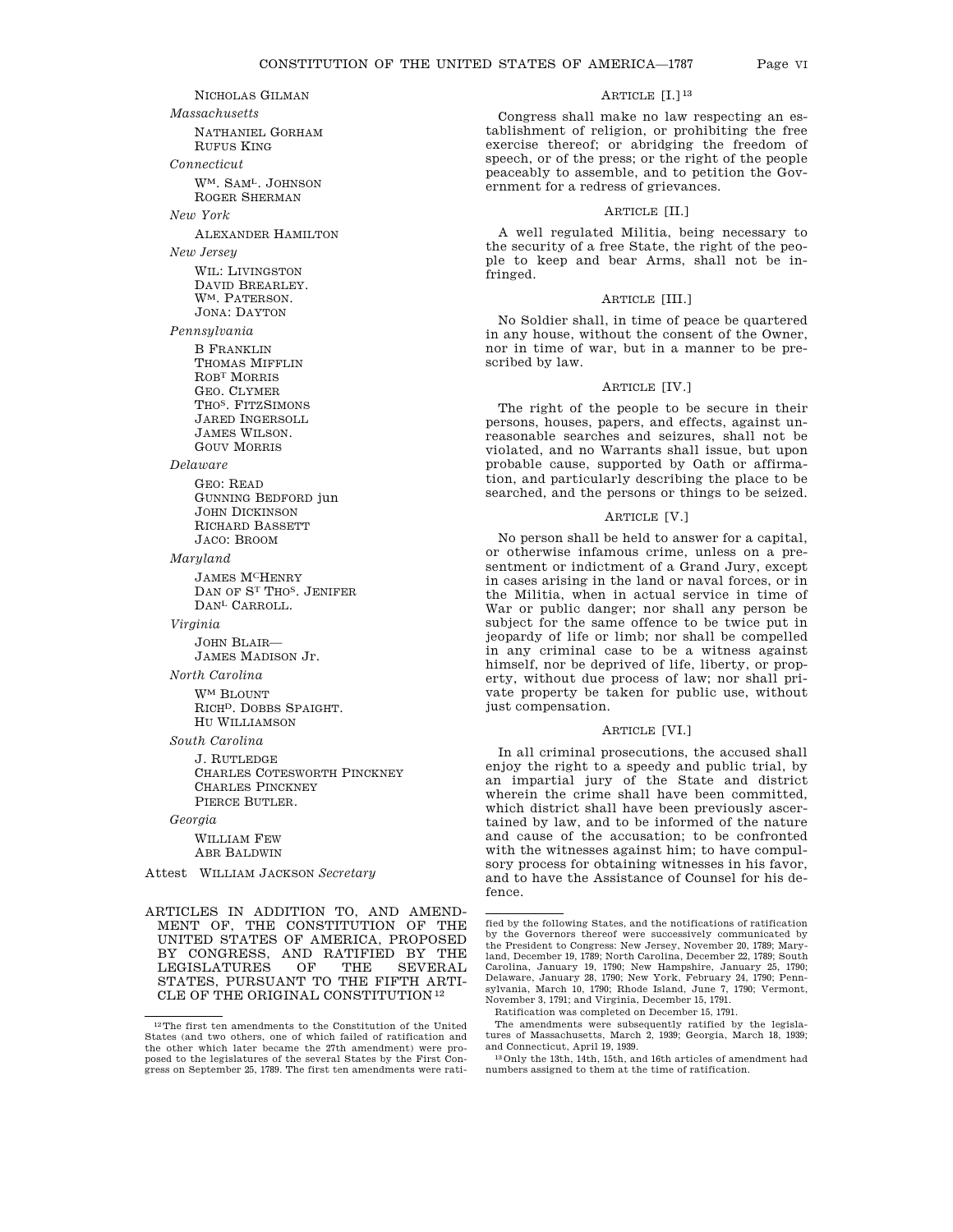# ARTICLE [VII.]

In Suits at common law, where the value in controversy shall exceed twenty dollars, the right of trial by jury shall be preserved, and no fact tried by a jury, shall be otherwise re-examined in any Court of the United States, than according to the rules of the common law.

### ARTICLE [VIII.]

Excessive bail shall not be required, nor excessive fines imposed, nor cruel and unusual punishments inflicted.

# ARTICLE [IX.]

The enumeration in the Constitution, of certain rights, shall not be construed to deny or disparage others retained by the people.

# ARTICLE [X.]

The powers not delegated to the United States by the Constitution, nor prohibited by it to the States, are reserved to the States respectively, or to the people.

# [ARTICLE XI.]

The Judicial power of the United States shall not be construed to extend to any suit in law or equity, commenced or prosecuted against one of the United States by Citizens of another State, or by Citizens or Subjects of any Foreign State.

#### PROPOSAL AND RATIFICATION

The eleventh amendment to the Constitution of the United States was proposed to the legislatures of the several States by the Third Congress, on the 4th of March 1794; and was declared in a message from the President to Congress, dated the 8th of January, 1798, to have been ratified by the legislatures of threefourths of the States. The dates of ratification were: New York, March 27, 1794; Rhode Island, March 31, 1794; Connecticut, May 8, 1794; New Hampshire, June 16, 1794; Massachusetts, June 26, 1794; Vermont, between October 9, 1794 and November 9, 1794; Virginia, November 18, 1794; Georgia, November 29, 1794; Kentucky, December 7, 1794; Maryland, December 26, 1794; Delaware, January 23, 1795; North Carolina, February 7, 1795.

Ratification was completed on February 7, 1795.

The amendment was subsequently ratified by South Carolina on December 4, 1797. New Jersey and Pennsylvania did not take action on the amendment.

### [ARTICLE XII.]

The Electors shall meet in their respective states, and vote by ballot for President and Vice-President, one of whom, at least, shall not be an inhabitant of the same state with themselves; they shall name in their ballots the person voted for as President, and in distinct ballots the person voted for as Vice-President, and they shall make distinct lists of all persons voted for as President, and of all persons voted for as Vice-President, and of the number of votes for each, which lists they shall sign and certify, and transmit sealed to the seat of the government of the United States, directed to the President of the Senate;—The President of the Senate shall, in the presence of the Senate and House of Representatives, open all the certificates and the votes shall then be counted;—The person having the greatest number of votes for President, shall be the President, if such number be a majority of the whole number of Electors appointed; and if no person have such majority, then from the persons having the highest numbers not exceeding three on the list of those voted for as President, the House of Representatives shall choose immediately, by ballot, the President. But in choosing the President, the votes shall be taken by states, the representation from each state having one vote; a quorum for this purpose shall consist of a member or members from two-thirds of the states, and a majority of all the states shall be necessary to a choice. And if the House of Representatives shall not choose a President whenever the right of choice shall devolve upon them, before the fourth day of March next following, then the Vice-President shall act as President, as in the case of the death or other constitutional disability of the President.14—The person having the greatest number of votes as Vice-President, shall be the Vice-President, if such number be a majority of the whole number of Electors appointed, and if no person have a majority, then from the two highest numbers on the list, the Senate shall choose the Vice-President; a quorum for the purpose shall consist of twothirds of the whole number of Senators, and a majority of the whole number shall be necessary to a choice. But no person constitutionally ineligible to the office of President shall be eligible to that of Vice-President of the United States.

### PROPOSAL AND RATIFICATION

The twelfth amendment to the Constitution of the United States was proposed to the legislatures of the several States by the Eighth Congress, on the 9th of December, 1803, in lieu of the original third paragraph of the first section of the second article; and was declared in a proclamation of the Secretary of State, dated the 25th of September, 1804, to have been ratified by the legislatures of 13 of the 17 States. The dates of ratification were: North Carolina, December 21, 1803; Maryland, December 24, 1803; Kentucky, December 27, 1803; Ohio, December 30, 1803; Pennsylvania, January 5, 1804; Vermont, January 30, 1804; Virginia, February 3, 1804; New York, February 10, 1804; New Jersey, February 22, 1804; Rhode Island, March 12, 1804; South Carolina, May 15, 1804; Georgia, May 19, 1804; New Hampshire, June 15, 1804.

Ratification was completed on June 15, 1804.

The amendment was subsequently ratified by Tennessee, July 27, 1804.

The amendment was rejected by Delaware, January 18, 1804; Massachusetts, February 3, 1804; Connecticut, at its session begun May 10, 1804.

### ARTICLE XIII.

SECTION 1. Neither slavery nor involuntary servitude, except as a punishment for crime whereof the party shall have been duly convicted, shall exist within the United States, or any place subject to their jurisdiction.

SECTION 2. Congress shall have power to enforce this article by appropriate legislation.

# PROPOSAL AND RATIFICATION

The thirteenth amendment to the Constitution of the United States was proposed to the legislatures of the several States by the Thirty-eighth Congress, on the 31st day of January, 1865, and was declared, in a procla-

<sup>14</sup>This sentence has been superseded by section 3 of amendment XX.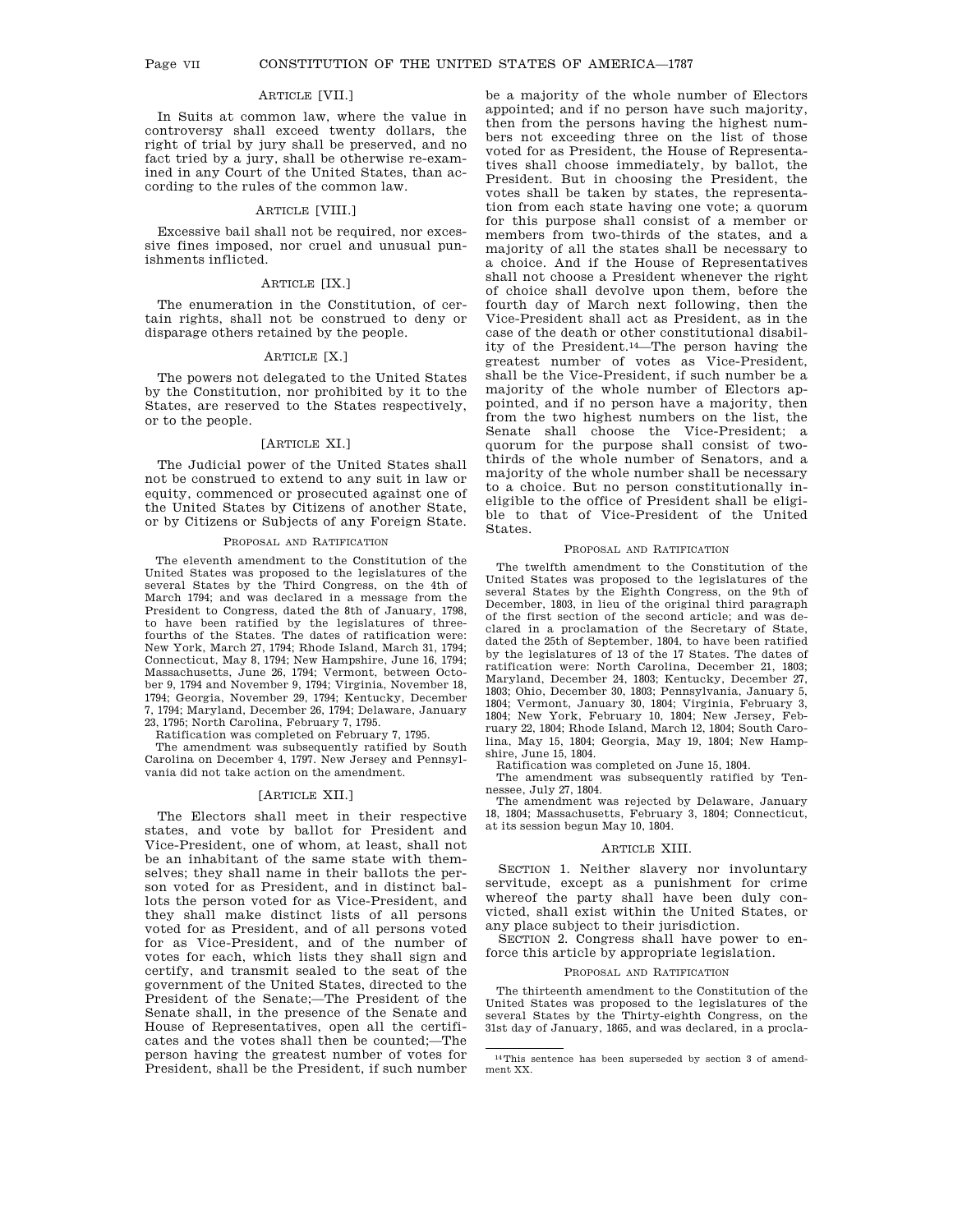mation of the Secretary of State, dated the 18th of December, 1865, to have been ratified by the legislatures of twenty-seven of the thirty-six States. The dates of ratification were: Illinois, February 1, 1865; Rhode Island, February 2, 1865; Michigan, February 2, 1865; Maryland, February 3, 1865; New York, February 3, 1865; Pennsylvania, February 3, 1865; West Virginia, February 3, 1865; Missouri, February 6, 1865; Maine, February 7, 1865; Kansas, February 7, 1865; Massachusetts, February 7, 1865; Virginia, February 9, 1865; Ohio, February 10, 1865; Indiana, February 13, 1865; Nevada, February 16, 1865; Louisiana, February 17, 1865; Minnesota, February 23, 1865; Wisconsin, February 24, 1865; Vermont, March 9, 1865; Tennessee, April 7, 1865; Arkansas, April 14, 1865; Connecticut, May 4, 1865; New Hampshire, July 1, 1865; South Carolina, November 13, 1865; Alabama, December 2, 1865; North Carolina, December 4, 1865; Georgia, December 6, 1865.

Ratification was completed on December 6, 1865.

The amendment was subsequently ratified by Oregon, December 8, 1865; California, December 19, 1865; Florida, December 28, 1865 (Florida again ratified on June 9, 1868, upon its adoption of a new constitution); Iowa, January 15, 1866; New Jersey, January 23, 1866 (after having rejected the amendment on March 16, 1865); Texas, February 18, 1870; Delaware, February 12, 1901 (after having rejected the amendment on February 8, 1865); Kentucky, March 18, 1976 (after having rejected it on February 24, 1865); Mississippi, March 16, 1995 (after having rejected it on December 4, 1865).

#### ARTICLE XIV.

SECTION 1. All persons born or naturalized in the United States, and subject to the jurisdiction thereof, are citizens of the United States and of the State wherein they reside. No State shall make or enforce any law which shall abridge the privileges or immunities of citizens of the United States; nor shall any State deprive any person of life, liberty, or property, without due process of law; nor deny to any person within its jurisdiction the equal protection of the laws.

SECTION 2. Representatives shall be apportioned among the several States according to their respective numbers, counting the whole number of persons in each State, excluding Indians not taxed. But when the right to vote at any election for the choice of electors for President and Vice President of the United States, Representatives in Congress, the Executive and Judicial officers of a State, or the members of the Legislature thereof, is denied to any of the male inhabitants of such State, being twenty-one years of age,15 and citizens of the United States, or in any way abridged, except for participation in rebellion, or other crime, the basis of representation therein shall be reduced in the proportion which the number of such male citizens shall bear to the whole number of male citizens twenty-one years of age in such State.

SECTION 3. No person shall be a Senator or Representative in Congress, or elector of President and Vice President, or hold any office, civil or military, under the United States, or under any State, who, having previously taken an oath, as a member of Congress, or as an officer of the United States, or as a member of any State legislature, or as an executive or judicial officer of any State, to support the Constitution of the United States, shall have engaged in insurrection or rebellion against the same, or

given aid or comfort to the enemies thereof. But Congress may by a vote of two-thirds of each House, remove such disability.

SECTION 4. The validity of the public debt of the United States, authorized by law, including debts incurred for payment of pensions and bounties for services in suppressing insurrection or rebellion, shall not be questioned. But neither the United States nor any State shall assume or pay any debt or obligation incurred in aid of insurrection or rebellion against the United States, or any claim for the loss or emancipation of any slave; but all such debts, obligations and claims shall be held illegal and void.

SECTION 5. The Congress shall have power to enforce, by appropriate legislation, the provisions of this article.

### PROPOSAL AND RATIFICATION

The fourteenth amendment to the Constitution of the United States was proposed to the legislatures of the several States by the Thirty-ninth Congress, on the 13th of June, 1866. It was declared, in a certificate of the Secretary of State dated July 28, 1868 to have been ratified by the legislatures of 28 of the 37 States. The dates of ratification were: Connecticut, June 25, 1866; New Hampshire, July 6, 1866; Tennessee, July 19, 1866; New Jersey, September 11, 1866 (subsequently the legislature rescinded its ratification, and on March 24, 1868, readopted its resolution of rescission over the Governor's veto, and on Nov. 12, 1980, expressed support for the amendment); Oregon, September 19, 1866 (and rescinded its ratification on October 16, 1868, but reratified the amendment on April 25, 1973); Vermont, October 30, 1866; Ohio, January 11, 1867 (and rescinded its ratification on January 15, 1868, but reratified the amendment on March 12, 2003); New York, January 10, 1867; Kansas, January 11, 1867; Illinois, January 15, 1867; West Virginia, January 16, 1867; Michigan, January 16, 1867; Minnesota, January 16, 1867; Maine, January 19, 1867; Nevada, January 22, 1867; Indiana, January 23, 1867; Missouri, January 25, 1867; Rhode Island, February 7, 1867; Wisconsin, February 7, 1867; Pennsylvania, February 12, 1867; Massachusetts, March 20, 1867; Nebraska, June 15, 1867; Iowa, March 16, 1868; Arkansas, April 6, 1868; Florida, June 9, 1868; North Carolina, July 4, 1868 (after having rejected it on December 14, 1866); Louisiana, July 9, 1868 (after having rejected it on February 6, 1867); South Carolina, July 9, 1868 (after having rejected it on December 20, 1866).

Ratification was completed on July 9, 1868.

The amendment was subsequently ratified by Alabama, July 13, 1868; Georgia, July 21, 1868 (after having rejected it on November 9, 1866); Virginia, October 8, 1869 (after having rejected it on January 9, 1867); Mississippi, January 17, 1870; Texas, February 18, 1870 (after having rejected it on October 27, 1866); Delaware, February 12, 1901 (after having rejected it on February 8, 1867); Maryland, April 4, 1959 (after having rejected it on March 23, 1867); California, May 6, 1959; Kentucky, March 18, 1976 (after having rejected it on January 8, 1867).

#### ARTICLE XV.

SECTION 1. The right of citizens of the United States to vote shall not be denied or abridged by the United States or by any State on account of race, color, or previous condition of servitude.

SECTION 2. The Congress shall have power to enforce this article by appropriate legislation.

#### PROPOSAL AND RATIFICATION

The fifteenth amendment to the Constitution of the United States was proposed to the legislatures of the several States by the Fortieth Congress, on the 26th of February, 1869, and was declared, in a proclamation of

<sup>15</sup>See amendment XIX and section 1 of amendment XXVI.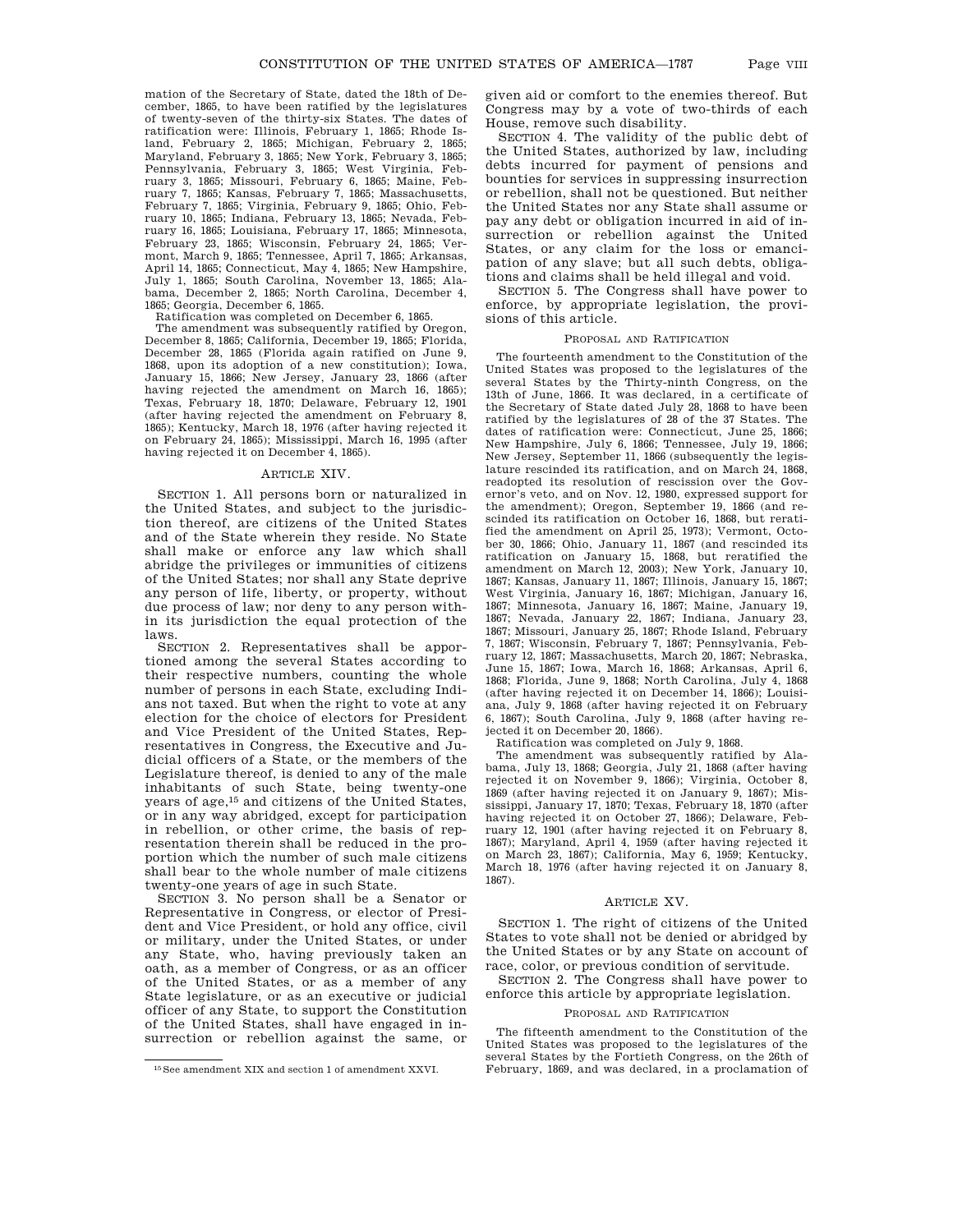the Secretary of State, dated March 30, 1870, to have been ratified by the legislatures of twenty-nine of the thirty-seven States. The dates of ratification were: Nevada, March 1, 1869; West Virginia, March 3, 1869; Illinois, March 5, 1869; Louisiana, March 5, 1869; North Carolina, March 5, 1869; Michigan, March 8, 1869; Wisconsin, March 9, 1869; Maine, March 11, 1869; Massachusetts, March 12, 1869; Arkansas, March 15, 1869; South Carolina, March 15, 1869; Pennsylvania, March 25, 1869; New York, April 14, 1869 (and the legislature of the same State passed a resolution January 5, 1870, to withdraw its consent to it, which action it rescinded on March 30, 1970); Indiana, May 14, 1869; Connecticut, May 19, 1869; Florida, June 14, 1869; New Hampshire, July 1, 1869; Virginia, October 8, 1869; Vermont, October 20, 1869; Missouri, January 7, 1870; Minnesota, January 13, 1870; Mississippi, January 17, 1870; Rhode Island, January 18, 1870; Kansas, January 19, 1870; Ohio, January 27, 1870 (after having rejected it on April 30, 1869); Georgia, February 2, 1870; Iowa, February 3, 1870.

Ratification was completed on February 3, 1870, unless the withdrawal of ratification by New York was effective; in which event ratification was completed on February 17, 1870, when Nebraska ratified.

The amendment was subsequently ratified by Texas, February 18, 1870; New Jersey, February 15, 1871 (after having rejected it on February 7, 1870); Delaware, February 12, 1901 (after having rejected it on March 18, 1869); Oregon, February 24, 1959; California, April 3, 1962 (after having rejected it on January 28, 1870); Kentucky, March 18, 1976 (after having rejected it on March 12, 1869); Tennessee, April 2, 1997 (after having rejected it on November 16, 1869).

The amendment was approved by the Governor of Maryland, May 7, 1973; Maryland having previously rejected it on February 26, 1870.

### ARTICLE XVI.

The Congress shall have power to lay and collect taxes on incomes, from whatever source derived, without apportionment among the several States, and without regard to any census or enumeration.

### PROPOSAL AND RATIFICATION

The sixteenth amendment to the Constitution of the United States was proposed to the legislatures of the several States by the Sixty-first Congress on the 12th of July, 1909, and was declared, in a proclamation of the Secretary of State, dated the 25th of February, 1913, to have been ratified by 36 of the 48 States. The dates of ratification were: Alabama, August 10, 1909; Kentucky, February 8, 1910; South Carolina, February 19, 1910; Illi-nois, March 1, 1910; Mississippi, March 7, 1910; Okla-homa, March 10, 1910; Maryland, April 8, 1910; Georgia, August 3, 1910; Texas, August 16, 1910; Ohio, January 19, 1911; Idaho, January 20, 1911; Oregon, January 23, 1911; Washington, January 26, 1911; Montana, January 30, 1911; Indiana, January 30, 1911; California, January 31, 1911; Nevada, January 31, 1911; South Dakota, February 3, 1911; Nebraska, February 9, 1911; North Carolina, February 11, 1911; Colorado, February 15, 1911; North Dakota, February 17, 1911; Kansas, February 18, 1911; Michigan, February 23, 1911; Iowa, February 24, 1911; Missouri, March 16, 1911; Maine, March 31, 1911; Tennessee, April 7, 1911; Arkansas, April 22, 1911 (after having rejected it earlier); Wisconsin, May 26, 1911; New York, July 12, 1911; Arizona, April 6, 1912; Minnesota, June 11, 1912; Louisiana, June 28, 1912; West Virginia,

January 31, 1913; New Mexico, February 3, 1913. Ratification was completed on February 3, 1913.

The amendment was subsequently ratified by Massachusetts, March 4, 1913; New Hampshire, March 7, 1913 (after having rejected it on March 2, 1911).

The amendment was rejected (and not subsequently ratified) by Connecticut, Rhode Island, and Utah.

# [ARTICLE XVII.]

The Senate of the United States shall be composed of two Senators from each State, elected by the people thereof, for six years; and each Senator shall have one vote. The electors in each State shall have the qualifications requisite for electors of the most numerous branch of the State legislatures.

When vacancies happen in the representation of any State in the Senate, the executive authority of such State shall issue writs of election to fill such vacancies: *Provided,* That the legislature of any State may empower the executive thereof to make temporary appointments until the people fill the vacancies by election as the legislature may direct.

This amendment shall not be so construed as to affect the election or term of any Senator chosen before it becomes valid as part of the Constitution.

## PROPOSAL AND RATIFICATION

The seventeenth amendment to the Constitution of the United States was proposed to the legislatures of the several States by the Sixty-second Congress on the 13th of May, 1912, and was declared, in a proclamation of the Secretary of State, dated the 31st of May, 1913, to have been ratified by the legislatures of 36 of the 48 States. The dates of ratification were: Massachusetts, May 22, 1912; Arizona, June 3, 1912; Minnesota, June 10, 1912; New York, January 15, 1913; Kansas, January 17, 1913; Oregon, January 23, 1913; North Carolina, January 25, 1913; California, January 28, 1913; Michigan, January 28, 1913; Iowa, January 30, 1913; Montana, January 30, 1913; Idaho, January 31, 1913; West Virginia, February 4, 1913; Colorado, February 5, 1913; Nevada, February 6, 1913; Texas, February 7, 1913; Washington, February 7, 1913; Wyoming, February 8, 1913; Arkansas, February 11, 1913; Maine, February 11, 1913; Illinois, February 13, 1913; North Dakota, February 14, 1913; Wisconsin, February 18, 1913; Indiana, February 19, 1913; New Hampshire, February 19, 1913; Vermont, February 19, 1913; South Dakota, February 19, 1913; Oklahoma, February 24, 1913; Ohio, February 25, 1913; Missouri, March 7, 1913; New Mexico, March 13, 1913; Nebraska, March 14, 1913; New Jersey, March 17, 1913; Tennessee, April 1, 1913; Pennsylvania, April 2, 1913; Connecticut, April 8, 1913.

Ratification was completed on April 8, 1913.

The amendment was subsequently ratified by Louisiana, June 11, 1914; Alabama, April 16, 2002; Delaware, July 1, 2010; Maryland, April 6, 2012.

The amendment was rejected by Utah (and not subsequently ratified) on February 26, 1913.

## ARTICLE [XVIII].16

SECTION 1. After one year from the ratification of this article the manufacture, sale, or transportation of intoxicating liquors within, the importation thereof into, or the exportation thereof from the United States and all territory subject to the jurisdiction thereof for beverage purposes is hereby prohibited.

SEC. 2. The Congress and the several States shall have concurrent power to enforce this article by appropriate legislation.

SEC. 3. This article shall be inoperative unless it shall have been ratified as an amendment to the Constitution by the legislatures of the several States, as provided in the Constitution, within seven years from the date of the submission hereof to the States by the Congress.

#### PROPOSAL AND RATIFICATION

The eighteenth amendment to the Constitution of the United States was proposed to the legislatures of the

<sup>16</sup> Repealed by section 1 of amendment XXI.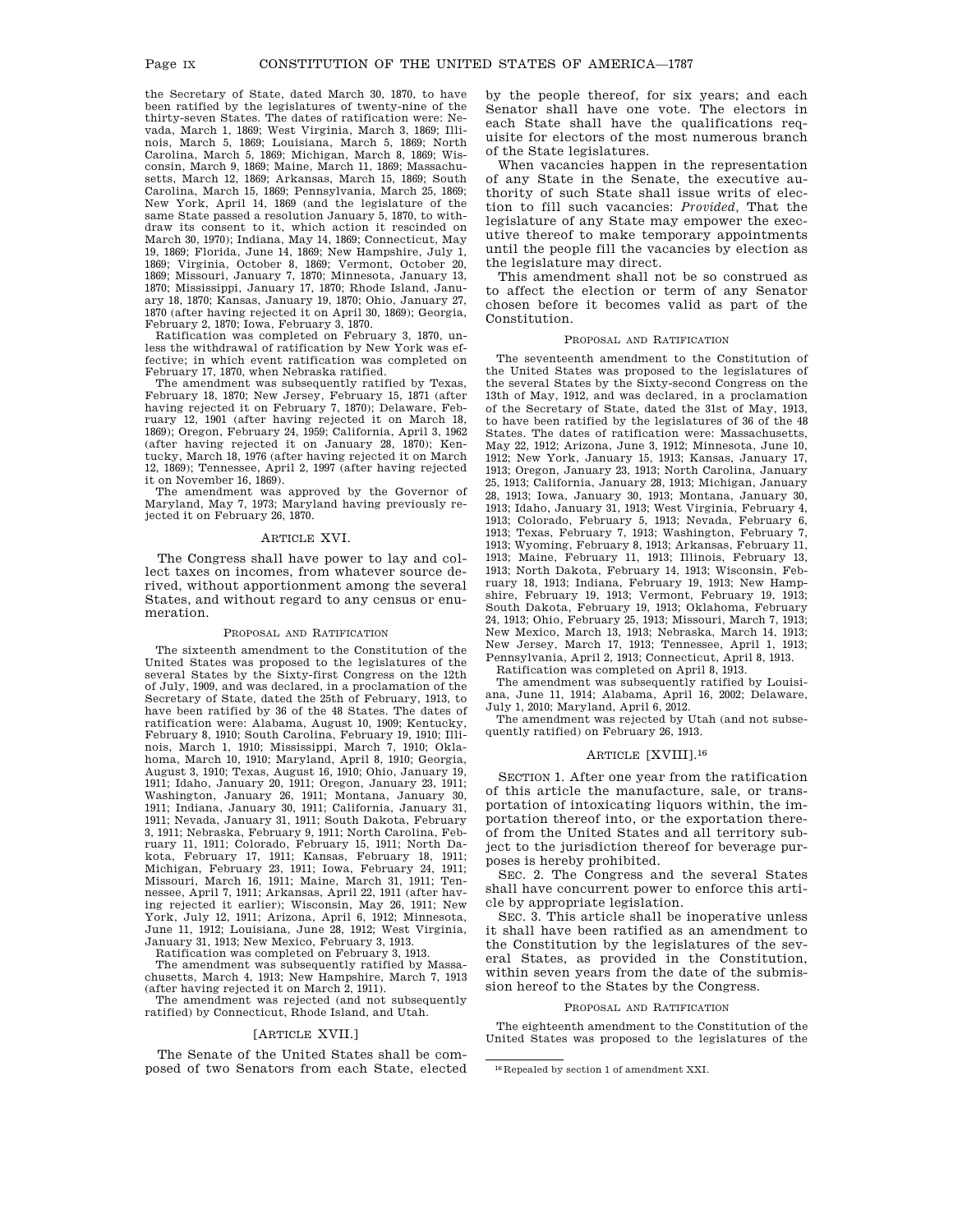several States by the Sixty-fifth Congress, on the 18th of December, 1917, and was declared, in a proclamation of the Secretary of State, dated the 29th of January, 1919, to have been ratified by the legislatures of 36 of the 48 States. The dates of ratification were: Mississippi, January 8, 1918; Virginia, January 11, 1918; Kentucky, January 14, 1918; North Dakota, January 25, 1918; South Carolina, January 29, 1918; Maryland, February 13, 1918; Montana, February 19, 1918; Texas, March 4, 1918; Delaware, March 18, 1918; South Dakota, March 20, 1918; Massachusetts, April 2, 1918; Arizona, May 24, 1918; Georgia, June 26, 1918; Louisiana, August 3, 1918; Florida, December 3, 1918; Michigan, January 2, 1919; Ohio, January 7, 1919; Oklahoma, January 7, 1919; Idaho, January 8, 1919; Maine, January 8, 1919; West Virginia, January 9, 1919; California, January 13, 1919; Tennessee, January 13, 1919; Washington, January 13, 1919; Arkansas, January 14, 1919; Kansas, January 14, 1919; Alabama, January 15, 1919; Colorado, January 15, 1919; Iowa, January 15, 1919; New Hampshire, January 15, 1919; Oregon, January 15, 1919; Nebraska, January 16, 1919; North Carolina, January 16, 1919; Utah, January 16, 1919; Missouri, January 16, 1919; Wyoming, January 16, 1919.

Ratification was completed on January 16, 1919. See *Dillon v. Gloss*, 256 U.S. 368, 376 (1921).

The amendment was subsequently ratified by Minnesota on January 17, 1919; Wisconsin, January 17, 1919; New Mexico, January 20, 1919; Nevada, January 21, 1919; New York, January 29, 1919; Vermont, January 29, 1919; Pennsylvania, February 25, 1919; and New Jersey, March 9, 1922.

The amendment was rejected (and not subsequently ratified) by Connecticut and Rhode Island.

# ARTICLE [XIX].

The right of citizens of the United States to vote shall not be denied or abridged by the United States or by any State on account of sex. Congress shall have power to enforce this article by appropriate legislation.

#### PROPOSAL AND RATIFICATION

The nineteenth amendment to the Constitution of the United States was proposed to the legislatures of the several States by the Sixty-sixth Congress, on the 4th of June, 1919, and was declared, in a proclamation of the Secretary of State, dated the 26th of August, 1920, to have been ratified by the legislatures of 36 of the 48 States. The dates of ratification were: Illinois, June 10, 1919 (and that State readopted its resolution of ratification June 17, 1919); Michigan, June 10, 1919; Wisconsin, June 10, 1919; Kansas, June 16, 1919; New York, June 16, 1919; Ohio, June 16, 1919; Pennsylvania, June 24, 1919; Massachusetts, June 25, 1919; Texas, June 28, 1919; Iowa, July 2, 1919; Missouri, July 3, 1919; Arkansas, July 28, 1919; Montana, August 2, 1919; Nebraska, August 2, 1919; Minnesota, September 8, 1919; New Hampshire, September 10, 1919; Utah, October 2, 1919; California, November 1, 1919; Maine, November 5, 1919; North Dakota, December 1, 1919; South Dakota, December 4, 1919; Colorado, December 15, 1919; Kentucky, January 6, 1920; Rhode Island, January 6, 1920; Oregon, January 13, 1920; Indiana, January 16, 1920; Wyoming, January 27, 1920; Nevada, February 7, 1920; New Jersey, February 9, 1920; Idaho, February 11, 1920; Arizona, February 12, 1920; New Mexico, February 21, 1920; Oklahoma, February 28, 1920; West Virginia, March 10, 1920; Washington, March 22, 1920; Tennessee, August 18, 1920.

Ratification was completed on August 18, 1920.

The amendment was subsequently ratified by Connecticut on September 14, 1920 (and that State reaffirmed on September 21, 1920); Vermont, February 8, 1921; Delaware, March 6, 1923 (after having rejected it on June 2, 1920); Maryland, March 29, 1941 (after having rejected it on February 24, 1920, ratification certified on February 25, 1958); Virginia, February 21, 1952 (after having rejected it on February 12, 1920); Alabama, September 8, 1953 (after having rejected it on September 22, 1919); Florida, May 13, 1969; South Carolina, July 1, 1969 (after having rejected it on January 28, 1920, ratification certified on August 22, 1973); Georgia, February 20, 1970 (after having rejected it on July 24, 1919); Louisiana, June 11, 1970 (after having rejected it on July 1, 1920); North Carolina, May 6, 1971; Mississippi, March 22, 1984 (after having rejected it on March 29, 1920).

### ARTICLE [XX.]

SECTION 1. The terms of the President and Vice President shall end at noon on the 20th day of January, and the terms of Senators and Representatives at noon on the 3d day of January, of the years in which such terms would have ended if this article had not been ratified; and the terms of their successors shall then begin.

SEC. 2. The Congress shall assemble at least once in every year, and such meeting shall begin at noon on the 3d day of January, unless they shall by law appoint a different day.

SEC. 3. If, at the time fixed for the beginning of the term of the President, the President elect shall have died, the Vice President elect shall become President. If a President shall not have been chosen before the time fixed for the beginning of his term, or if the President elect shall have failed to qualify, then the Vice President elect shall act as President until a President shall have qualified; and the Congress may by law provide for the case wherein neither a President elect nor a Vice President elect shall have qualified, declaring who shall then act as President, or the manner in which one who is to act shall be selected, and such person shall act accordingly until a President or Vice President shall have qualified.

SEC. 4. The Congress may by law provide for the case of the death of any of the persons from whom the House of Representatives may choose a President whenever the right of choice shall have devolved upon them, and for the case of the death of any of the persons from whom the Senate may choose a Vice President whenever the right of choice shall have devolved upon them.

SEC. 5. Sections 1 and 2 shall take effect on the 15th day of October following the ratification of this article.

SEC. 6. This article shall be inoperative unless it shall have been ratified as an amendment to the Constitution by the legislatures of threefourths of the several States within seven years from the date of its submission.

#### PROPOSAL AND RATIFICATION

The twentieth amendment to the Constitution was proposed to the legislatures of the several states by the Seventy-Second Congress, on the 2d day of March, 1932, and was declared, in a proclamation by the Secretary of State, dated on the 6th day of February, 1933, to have been ratified by the legislatures of 36 of the 48 States. The dates of ratification were: Virginia, March 4, 1932; New York, March 11, 1932; Mississippi, March 16, 1932; Arkansas, March 17, 1932; Kentucky, March 17, 1932; New Jersey, March 21, 1932; South Carolina, March 25, 1932; Michigan, March 31, 1932; Maine, April 1, 1932; Rhode Island, April 14, 1932; Illinois, April 21, 1932; Louisiana, June 22, 1932; West Virginia, July 30, 1932; Pennsylvania, August 11, 1932; Indiana, August 15, 1932; Texas, September 7, 1932; Alabama, September 13, 1932; California, January 4, 1933; North Carolina, January 5, 1933; North Dakota, January 9, 1933; Minnesota, January 12, 1933; Arizona, January 13, 1933; Montana, January 13, 1933; Nebraska, January 13, 1933; Oklahoma, Jan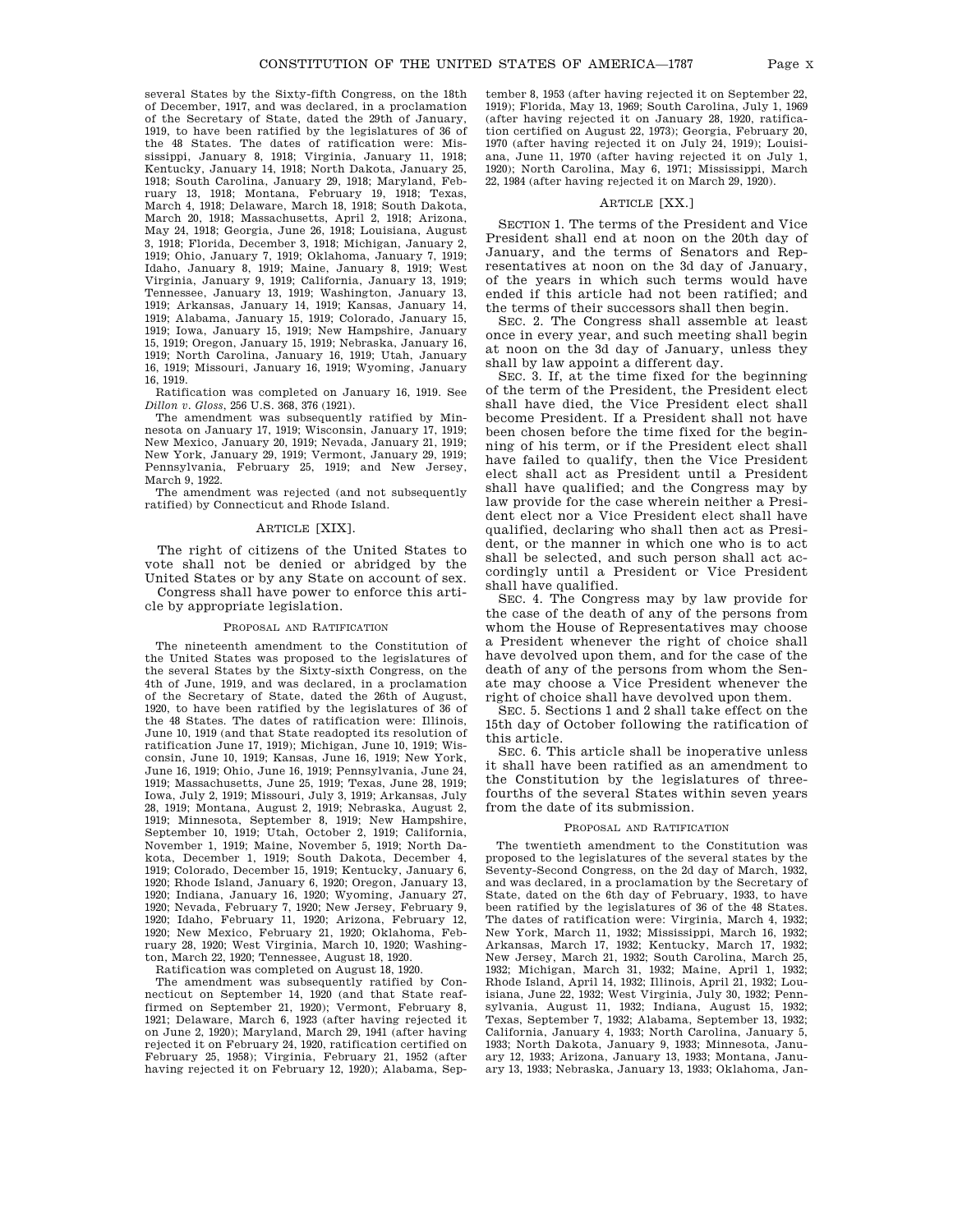uary 13, 1933; Kansas, January 16, 1933; Oregon, January 16, 1933; Delaware, January 19, 1933; Washington, January 19, 1933; Wyoming, January 19, 1933; Iowa, January 20, 1933; South Dakota, January 20, 1933; Tennessee, January 20, 1933; Idaho, January 21, 1933; New Mexico, January 21, 1933; Georgia, January 23, 1933; Missouri, January 23, 1933; Ohio, January 23, 1933; Utah, January 23, 1933.

Ratification was completed on January 23, 1933.

The amendment was subsequently ratified by Massachusetts on January 24, 1933; Wisconsin, January 24, 1933; Colorado, January 24, 1933; Nevada, January 26, 1933; Connecticut, January 27, 1933; New Hampshire, January 31, 1933; Vermont, February 2, 1933; Maryland, March 24, 1933; Florida, April 26, 1933.

# ARTICLE [XXI.]

SECTION 1. The eighteenth article of amendment to the Constitution of the United States is hereby repealed.

SECTION 2. The transportation or importation into any State, Territory, or possession of the United States for delivery or use therein of intoxicating liquors, in violation of the laws thereof, is hereby prohibited.

SECTION 3. This article shall be inoperative unless it shall have been ratified as an amendment to the Constitution by conventions in the several States, as provided in the Constitution, within seven years from the date of the submission hereof to the States by the Congress.

#### PROPOSAL AND RATIFICATION

The twenty-first amendment to the Constitution was proposed to the several states by the Seventy-Second Congress, on the 20th day of February, 1933, and was declared, in a proclamation by the Secretary of State, dated on the 5th day of December, 1933, to have been ratified by 36 of the 48 States. The dates of ratification were: Michigan, April 10, 1933; Wisconsin, April 25, 1933; Rhode Island, May 8, 1933; Wyoming, May 25, 1933; New Jersey, June 1, 1933; Delaware, June 24, 1933; Indiana, June 26, 1933; Massachusetts, June 26, 1933; New York, June 27, 1933; Illinois, July 10, 1933; Iowa, July 10, 1933; Connecticut, July 11, 1933; New Hampshire, July 11, 1933; California, July 24, 1933; West Virginia, July 25, 1933; Arkansas, August 1, 1933; Oregon, August 7, 1933; Alabama, August 8, 1933; Tennessee, August 11, 1933; Missouri, August 29, 1933; Arizona, September 5, 1933; Nevada, September 5, 1933; Vermont, September 23, 1933; Colorado, September 26, 1933; Washington, October 3, 1933; Minnesota, October 10, 1933; Idaho, October 17, 1933; Maryland, October 18, 1933; Virginia, October 25, 1933; New Mexico, November 2, 1933; Florida, November 14, 1933; Texas, November 24, 1933; Kentucky, November 27, 1933; Ohio, December 5, 1933; Pennsylvania, December 5, 1933; Utah, December 5, 1933.

Ratification was completed on December 5, 1933.

The amendment was subsequently ratified by Maine, on December 6, 1933, and by Montana, on August 6, 1934. The amendment was rejected (and not subsequently ratified) by South Carolina, on December 4, 1933.

# ARTICLE [XXII.]

SECTION 1. No person shall be elected to the office of the President more than twice, and no person who has held the office of President, or acted as President, for more than two years of a term to which some other person was elected President shall be elected to the office of the President more than once. But this Article shall not apply to any person holding the office of President when this Article was proposed by the Congress, and shall not prevent any person who may be holding the office of President, or acting as President, during the term within which this Article becomes operative from holding the office of President or acting as President during the remainder of such term.

SEC. 2. This article shall be inoperative unless it shall have been ratified as an amendment to the Constitution by the legislatures of threefourths of the several States within seven years from the date of its submission to the States by the Congress.

### PROPOSAL AND RATIFICATION

This amendment was proposed to the legislatures of the several States by the Eightieth Congress on Mar. 21, 1947 by House Joint Res. No. 27, and was declared by the Administrator of General Services, on Mar. 1, 1951, to have been ratified by the legislatures of 36 of the 48 States. The dates of ratification were: Maine, March 31, 1947; Michigan, March 31, 1947; Iowa, April 1, 1947; Kansas, April 1, 1947; New Hampshire, April 1, 1947; Delaware, April 2, 1947; Illinois, April 3, 1947; Oregon, April 3, 1947; Colorado, April 12, 1947; California, April 15, 1947; New Jersey, April 15, 1947; Vermont, April 15, 1947; Ohio, April 16, 1947; Wisconsin, April 16, 1947; Pennsylvania, April 29, 1947; Connecticut, May 21, 1947; Missouri, May 22, 1947; Nebraska, May 23, 1947; Virginia, January 28, 1948; Mississippi, February 12, 1948; New York, March 9, 1948; South Dakota, January 21, 1949; North Dakota, February 25, 1949; Louisiana, May 17, 1950; Montana, January 25, 1951; Indiana, January 29, 1951; Idaho, January 30, 1951; New Mexico, February 12, 1951; Wyoming, February 12, 1951; Arkansas, February 15, 1951; Georgia, February 17, 1951; Tennessee, February 20, 1951; Texas, February 22, 1951; Nevada, February 26, 1951; Utah, February 26, 1951; Minnesota, February 27, 1951.

Ratification was completed on February 27, 1951.

The amendment was subsequently ratified by North Carolina on February 28, 1951; South Carolina, March 13, 1951; Maryland, March 14, 1951; Florida, April 16, 1951; Alabama, May 4, 1951.

The amendment was rejected (and not subsequently ratified) by Oklahoma in June 1947, and Massachusetts on June 9, 1949.

#### CERTIFICATION OF VALIDITY

Publication of the certifying statement of the Administrator of General Services that the amendment had become valid was made on Mar. 1, 1951, F.R. Doc. 51–2940, 16 F.R. 2019.

### ARTICLE [XXIII.]

SECTION 1. The District constituting the seat of Government of the United States shall appoint in such manner as the Congress may direct:

A number of electors of President and Vice President equal to the whole number of Senators and Representatives in Congress to which the District would be entitled if it were a State, but in no event more than the least populous State; they shall be in addition to those appointed by the States, but they shall be considered, for the purposes of the election of President and Vice President, to be electors appointed by a State; and they shall meet in the District and perform such duties as provided by the twelfth article of amendment.

SEC. 2. The Congress shall have power to enforce this article by appropriate legislation.

### PROPOSAL AND RATIFICATION

This amendment was proposed by the Eighty-sixth Congress on June 17, 1960 and was declared by the Administrator of General Services on Apr. 3, 1961, to have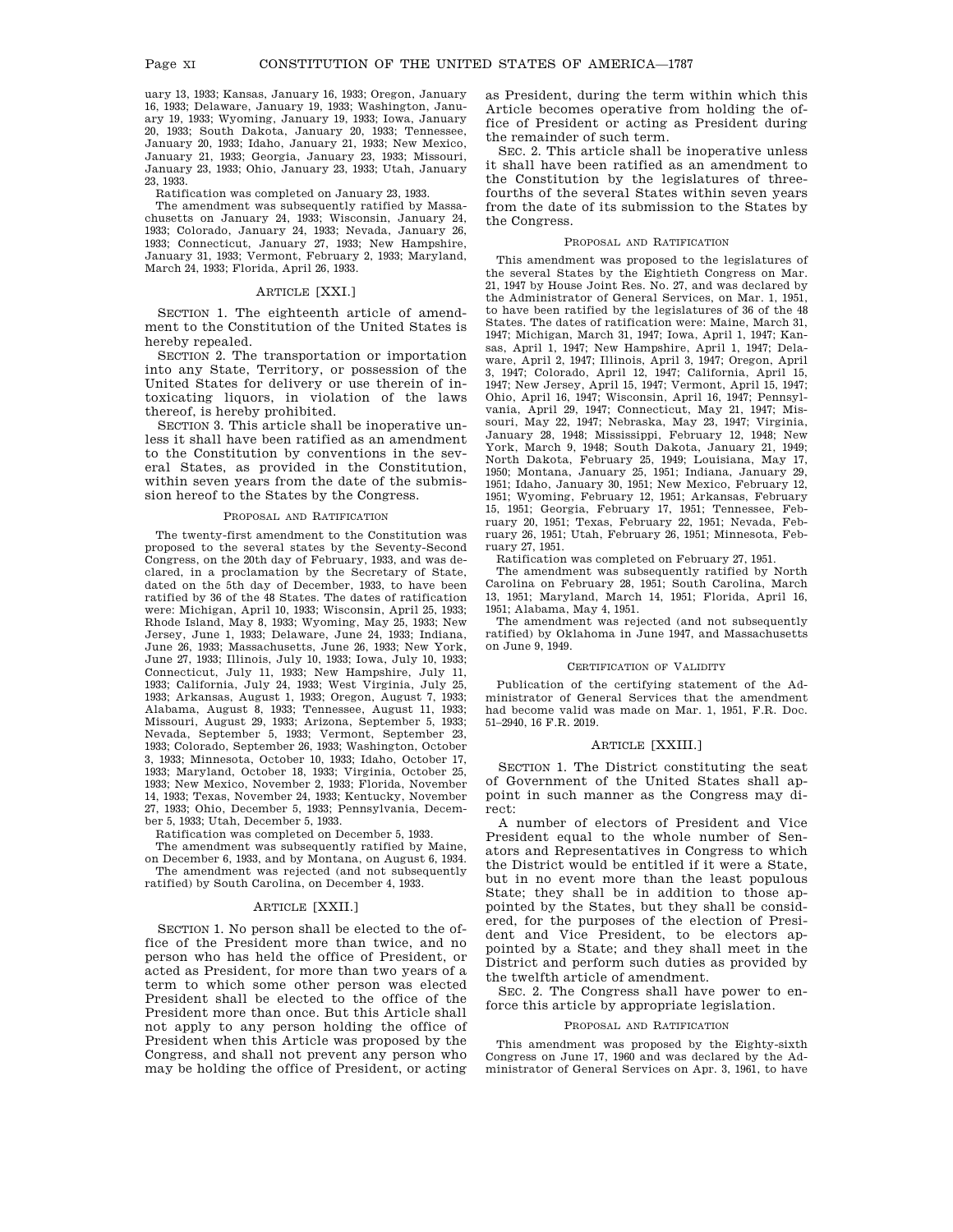been ratified by 38 of the 50 States. The dates of ratification were: Hawaii, June 23, 1960 (and that State made a technical correction to its resolution on June 30, 1960); Massachusetts, August 22, 1960; New Jersey, December 19, 1960; New York, January 17, 1961; California, January 19, 1961; Oregon, January 27, 1961; Maryland, January 30, 1961; Idaho, January 31, 1961; Maine, January 31, 1961; Minnesota, January 31, 1961; New Mexico, February 1, 1961; Nevada, February 2, 1961; Montana, February 6, 1961; South Dakota, February 6, 1961; Colorado, February 8, 1961; Washington, February 9, 1961; West Virginia, February 9, 1961; Alaska, February 10, 1961; Wyoming, February 13, 1961; Delaware, February 20, 1961; Utah, February 21, 1961; Wisconsin, February 21, 1961; Pennsylvania, February 28, 1961; Indiana, March 3, 1961; North Dakota, March 3, 1961; Tennessee, March 6, 1961; Michigan, March 8, 1961; Connecticut, March 9, 1961; Arizona, March 10, 1961; Illinois, March 14, 1961; Nebraska, March 15, 1961; Vermont, March 15, 1961; Iowa, March 16, 1961; Missouri, March 20, 1961; Oklahoma, March 21, 1961; Rhode Island, March 22, 1961; Kansas, March 29, 1961; Ohio, March 29, 1961.

Ratification was completed on March 29, 1961.

The amendment was subsequently ratified by New Hampshire on March 30, 1961 (when that State annulled and then repeated its ratification of March 29, 1961); Alabama, April 16, 2002.

The amendment was rejected (and not subsequently ratified) by Arkansas on January 24, 1961.

#### CERTIFICATION OF VALIDITY

Publication of the certifying statement of the Administrator of General Services that the amendment had become valid was made on Apr. 3, 1961, F.R. Doc. 61–3017, 26 F.R. 2808.

# ARTICLE [XXIV.]

SECTION 1. The right of citizens of the United States to vote in any primary or other election for President or Vice President, for electors for President or Vice President, or for Senator or Representative in Congress, shall not be denied or abridged by the United States or any State by reason of failure to pay any poll tax or other tax.

SEC. 2. The Congress shall have power to enforce this article by appropriate legislation.

#### PROPOSAL AND RATIFICATION

This amendment was proposed by the Eighty-seventh Congress by Senate Joint Resolution No. 29, which was approved by the Senate on Mar. 27, 1962, and by the House of Representatives on Aug. 27, 1962. It was declared by the Administrator of General Services on Feb. 4, 1964, to have been ratified by the legislatures of 38 of the 50 States.

This amendment was ratified by the following States: Illinois, November 14, 1962; New Jersey, December 3, 1962; Oregon, January 25, 1963; Montana, January 28, 1963; West Virginia, February 1, 1963; New York, February 4, 1963; Maryland, February 6, 1963; California, February 7, 1963; Alaska, February 11, 1963; Rhode Island, February 14, 1963; Indiana, February 19, 1963; Utah, February 20, 1963; Michigan, February 20, 1963; Colorado, February 21, 1963; Ohio, February 27, 1963; Minnesota, February 27, 1963; New Mexico, March 5, 1963; Hawaii, March 6, 1963; North Dakota, March 7, 1963; Idaho, March 8, 1963; Washington, March 14, 1963; Vermont, March 15, 1963; Nevada, March 19, 1963; Connecticut, March 20, 1963; Tennessee, March 21, 1963; Pennsylvania, March 25, 1963; Wisconsin, March 26, 1963; Kansas, March 28, 1963; Massachusetts, March 28, 1963; Nebraska, April 4, 1963; Florida, April 18, 1963; Iowa, April 24, 1963; Delaware, May 1, 1963; Missouri, May 13, 1963; New Hampshire, June 12, 1963; Kentucky, June 27, 1963; Maine, January 16, 1964; South Dakota, January 23, 1964.

Ratification was completed on January 23, 1964.

The amendment was subsequently ratified by Virginia, February 25, 1977; North Carolina, May 3, 1989; Texas, May 22, 2009.

The amendment was rejected by Mississippi (and not subsequently ratified) on December 20, 1962.

### CERTIFICATION OF VALIDI

Publication of the certifying statement of the Administrator of General Services that the amendment had become valid was made on Feb. 5, 1964, F.R. Doc. 64–1229, 29 F.R. 1715.

### ARTICLE [XXV.]

SECTION 1. In case of the removal of the President from office or of his death or resignation, the Vice President shall become President.

SEC. 2. Whenever there is a vacancy in the office of the Vice President, the President shall nominate a Vice President who shall take office upon confirmation by a majority vote of both Houses of Congress.

SEC. 3. Whenever the President transmits to the President pro tempore of the Senate and the Speaker of the House of Representatives his written declaration that he is unable to discharge the powers and duties of his office, and until he transmits to them a written declaration to the contrary, such powers and duties shall be discharged by the Vice President as Acting President.

SEC. 4. Whenever the Vice President and a majority of either the principal officers of the executive departments or of such other body as Congress may by law provide, transmit to the President pro tempore of the Senate and the Speaker of the House of Representatives their written declaration that the President is unable to discharge the powers and duties of his office, the Vice President shall immediately assume the powers and duties of the office as Acting President.

Thereafter, when the President transmits to the President pro tempore of the Senate and the Speaker of the House of Representatives his written declaration that no inability exists, he shall resume the powers and duties of his office unless the Vice President and a majority of either the principal officers of the executive department<sup>17</sup> or of such other body as Congress may by law provide, transmit within four days to the President pro tempore of the Senate and the Speaker of the House of Representatives their written declaration that the President is unable to discharge the powers and duties of his office. Thereupon Congress shall decide the issue, assembling within forty-eight hours for that purpose if not in session. If the Congress, within twenty-one days after receipt of the latter written declaration, or, if Congress is not in session, within twenty-one days after Congress is required to assemble, determines by twothirds vote of both Houses that the President is unable to discharge the powers and duties of his office, the Vice President shall continue to discharge the same as Acting President; otherwise, the President shall resume the powers and duties of his office.

### PROPOSAL AND RATIFICATION

This amendment was proposed by the Eighty-ninth Congress by Senate Joint Resolution No. 1, which was

<sup>17</sup>So in original. Probably should be ''departments''.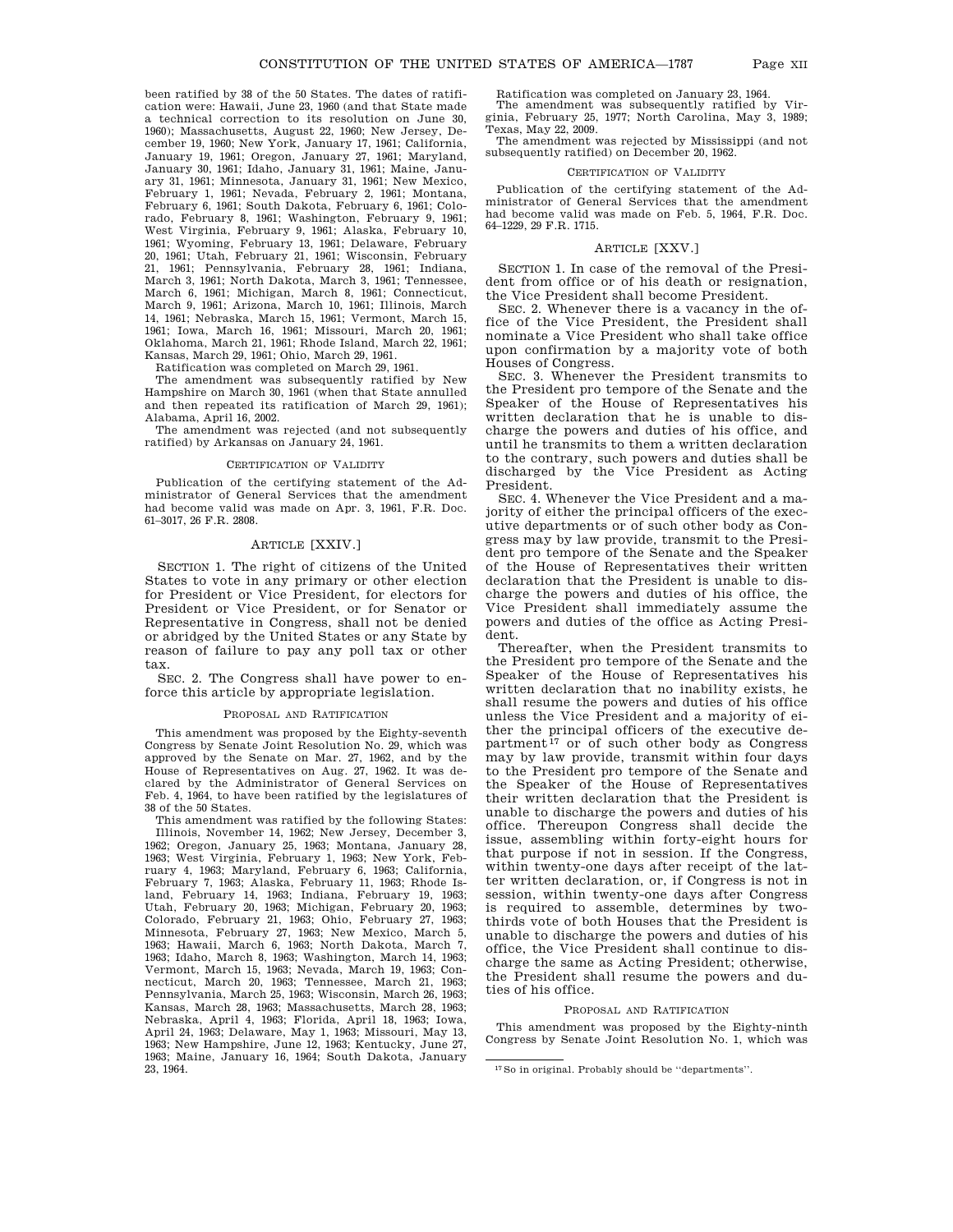approved by the Senate on Feb. 19, 1965, and by the House of Representatives, in amended form, on Apr. 13, 1965. The House of Representatives agreed to a Conference Report on June 30, 1965, and the Senate agreed to the Conference Report on July 6, 1965. It was declared by the Administrator of General Services, on Feb. 23, 1967, to have been ratified by the legislatures of 39 of the 50 States.

This amendment was ratified by the following States: Nebraska, July 12, 1965; Wisconsin, July 13, 1965; Oklahoma, July 16, 1965; Massachusetts, August 9, 1965; Pennsylvania, August 18, 1965; Kentucky, September 15, 1965; Arizona, September 22, 1965; Michigan, October 5, 1965; Indiana, October 20, 1965; California, October 21, 1965; Arkansas, November 4, 1965; New Jersey, November 29, 1965; Delaware, December 7, 1965; Utah, January 17, 1966; West Virginia, January 20, 1966; Maine, January 24, 1966; Rhode Island, January 28, 1966; Colorado, February 3, 1966; New Mexico, February 3, 1966; Kansas, February 8, 1966; Vermont, February 10, 1966; Alaska, February 18, 1966; Idaho, March 2, 1966; Hawaii, March 3, 1966; Virginia, March 8, 1966; Mississippi, March 10, 1966; New York, March 14, 1966; Maryland, March 23, 1966; Missouri, March 30, 1966; New Hampshire, June 13, 1966; Louisiana, July 5, 1966; Tennessee, January 12, 1967; Wyoming, January 25, 1967; Washington, January 26, 1967; Iowa, January 26, 1967; Oregon, February 2, 1967; Minnesota, February 10, 1967; Nevada, February 10, 1967.

Ratification was completed on February 10, 1967.

The amendment was subsequently ratified by Connecticut, February 14, 1967; Montana, February 15, 1967; South Dakota, March 6, 1967; Ohio, March 7, 1967; Alabama, March 14, 1967; North Carolina, March 22, 1967; Illinois, March 22, 1967; Texas, April 25, 1967; Florida, May 25, 1967.

### CERTIFICATION OF VALIDITY

Publication of the certifying statement of the Administrator of General Services that the amendment had become valid was made on Feb. 25, 1967, F.R. Doc. 67–2208, 32 F.R. 3287.

# ARTICLE [XXVI.]

SECTION 1. The right of citizens of the United States, who are eighteen years of age or older, to vote shall not be denied or abridged by the United States or by any State on account of age.

SEC. 2. The Congress shall have power to enforce this article by appropriate legislation.

#### PROPOSAL AND RATIFICATION

This amendment was proposed by the Ninety-second Congress by Senate Joint Resolution No. 7, which was approved by the Senate on Mar. 10, 1971, and by the House of Representatives on Mar. 23, 1971. It was declared by the Administrator of General Services on July 5, 1971, to have been ratified by the legislatures of 39 of the 50 States.

This amendment was ratified by the following States: Connecticut, March 23, 1971; Delaware, March 23, 1971; Minnesota, March 23, 1971; Tennessee, March 23, 1971; Washington, March 23, 1971; Hawaii, March 24, 1971; Massachusetts, March 24, 1971; Montana, March 29, 1971; Arkansas, March 30, 1971; Idaho, March 30, 1971; Iowa, March 30, 1971; Nebraska, April 2, 1971; New Jersey, April 3, 1971; Kansas, April 7, 1971; Michigan, April 7, 1971; Alaska, April 8, 1971; Maryland, April 8, 1971; Indiana, April 8, 1971; Maine, April 9, 1971; Vermont, April 16, 1971; Louisiana, April 17, 1971; California, April 19, 1971; Colorado, April 27, 1971; Pennsylvania, April 27, 1971; Texas, April 27, 1971; South Carolina, April 28, 1971; West Virginia, April 28, 1971; New Hampshire, May 13, 1971; Arizona, May 14, 1971; Rhode Island, May 27, 1971; New York, June 2, 1971; Oregon, June 4, 1971; Missouri, June 14, 1971; Wisconsin, June 22, 1971; Illinois, June 29, 1971; Alabama, June 30, 1971; Ohio, June 30, 1971; North Carolina, July 1, 1971; Oklahoma, July 1, 1971.

Ratification was completed on July 1, 1971.

The amendment was subsequently ratified by Virginia, July 8, 1971; Wyoming, July 8, 1971; Georgia, October 4, 1971.

## CERTIFICATION OF VALIDITY

Publication of the certifying statement of the Administrator of General Services that the amendment had become valid was made on July 7, 1971, F.R. Doc. 71–9691, 36 F.R. 12725.

## ARTICLE [XXVII.]

No law, varying the compensation for the services of the Senators and Representatives, shall take effect, until an election of Representatives shall have intervened.

### PROPOSAL AND RATIFICATION

This amendment, being the second of twelve articles proposed by the First Congress on Sept. 25, 1789, was declared by the Archivist of the United States on May 18, 1992, to have been ratified by the legislatures of 40 of the 50 States.

This amendment was ratified by the following States: Maryland, December 19, 1789; North Carolina, December 22, 1789; South Carolina, January 19, 1790; Delaware, January 28, 1790; Vermont, November 3, 1791; Virginia, December 15, 1791; Ohio, May 6, 1873; Wyoming, March 6, 1978; Maine, April 27, 1983; Colorado, April 22, 1984; South Dakota, February 21, 1985; New Hampshire, March 7, 1985; Arizona, April 3, 1985; Tennessee, May 23, 1985; Oklahoma, July 10, 1985; New Mexico, February 14, 1986; Indiana, February 24, 1986; Utah, February 25, 1986; Arkansas, March 6, 1987; Montana, March 17, 1987; Connecticut, May 13, 1987; Wisconsin, July 15, 1987; Georgia, February 2, 1988; West Virginia, March 10, 1988; Louisiana, July 7, 1988; Iowa, February 9, 1989; Idaho, March 23, 1989; Nevada, April 26, 1989; Alaska, May 6, 1989; Oregon, May 19, 1989; Minnesota, May 22, 1989; Texas, May 25, 1989; Kansas, April 5, 1990; Florida, May 31, 1990; North Dakota, March 25, 1991; Alabama, May 5, 1992; Missouri, May 5, 1992; Michigan, May 7, 1992; New Jersey, May 7, 1992.

Ratification was completed on May 7, 1992.

The amendment was subsequently ratified by Illinois on May 12, 1992; California, June 26, 1992; Rhode Island, June 10, 1993; Hawaii, April 29, 1994; Washington, April 6, 1995; Kentucky, March 21, 1996.

# CERTIFICATION OF VALIDITY

Publication of the certifying statement of the Archivist of the United States that the amendment had become valid was made on May 18, 1992, F.R. Doc. 92–11951, 57 F.R. 21187.

# PROPOSED AMENDMENTS TO THE CON-STITUTION NOT RATIFIED BY THE **STATES**

In addition to the 27 amendments that have been ratified by the required three-fourths of the States, six other amendments have been submitted to the States but have not been ratified by them.

Beginning with the proposed Eighteenth Amendment, Congress has customarily included a provision requiring ratification within seven years from the time of the submission to the States. The Supreme Court in *Coleman* v. *Miller*, 307 U.S. 433 (1939), declared that the question of the reasonableness of the time within which a sufficient number of States must act is a political question to be determined by the Congress.

In 1789, twelve proposed articles of amendment were submitted to the States. Of these, Articles III–XII were ratified and became the first ten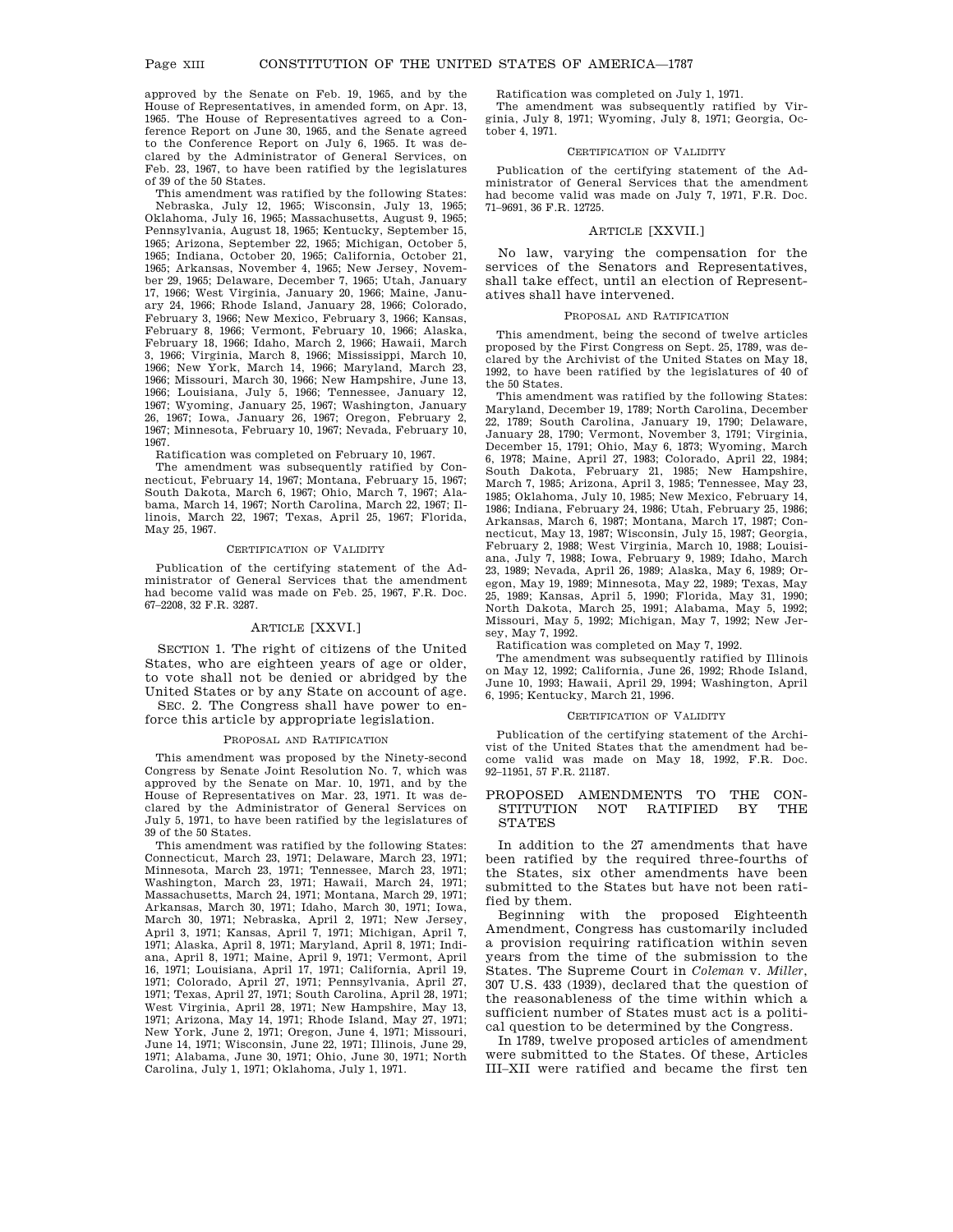amendments to the Constitution, popularly known as the Bill of Rights. In 1992, proposed Article II was ratified and became the 27th amendment to the Constitution. Proposed Article I which was not ratified is as follows:

### 'ARTICLE THE FIRST

''After the first enumeration required by the first article of the Constitution, there shall be one Representative for every thirty thousand, until the number shall amount to one hundred, after which the proportion shall be so regulated by Congress, that there shall be not less than one hundred Representatives, nor less than one Representative for every forty thousand persons, until the number of Representatives shall amount to two hundred; after which the proportion shall be so regulated by Congress, that there shall not be less than two hundred Representatives, nor more than one Representative for every fifty thousand persons.''

Thereafter, in the 2d session of the Eleventh Congress, the Congress proposed the following article of amendment to the Constitution relating to acceptance by citizens of the United States of titles of nobility from any foreign government.

lla se a constante de la constante de la constante de la constante de la constante de la constante de la const<br>La constante de la constante de la constantida de la constantida de la constantida de la constantida de la con

The proposed amendment, which was not ratified by three-fourths of the States, is as follows:

*Resolved by the Senate and House of Representatives of the United States of America, in Congress assembled*, Two thirds of both Houses concurring, that the following section be submitted to the legislatures of the several states, which when ratified by the legislatures of three fourths of the states, shall be valid and binding, as a part of the constitution of the United States:

If any citizen of the United States shall accept, claim, receive or retain any title of nobility or honor, or shall, without the consent of Congress, accept and retain any present, pension, office or emolument of any kind whatever, from any emperor, king, prince or foreign power, such person shall cease to be a citizen of the United States, and shall be incapable of holding any office of trust or profit under them, or either of them.

lla se a constante de la constante de la constante de la constante de la constante de la constante de la const<br>La constante de la constante de la constantida de la constantida de la constantida de la constantida de la con

The following amendment to the Constitution relating to slavery was proposed by the 2d session of the Thirty-sixth Congress on March 2, 1861, when it passed the Senate, having previously passed the House on February 28, 1861. It is interesting to note in this connection that this is the only proposed (and not ratified) amendment to the Constitution to have been signed by the President. The President's signature is considered unnecessary because of the constitutional provision that on the concurrence of two-thirds of both Houses of Congress the proposal shall be submitted to the States for ratification.

*Resolved by the Senate and House of Representatives of the United States of America in Congress assembled*, That the following article be proposed to the Legislatures of the several States as an amendment to the Constitution of the United States, which, when ratified by three-fourths of said Legislatures, shall be valid, to all intents and purposes, as part of the said Constitution, viz:

#### ''ARTICLE THIRTEEN

''No amendment shall be made to the Constitution which will authorize or give to Congress the power to abolish or interfere, within any State, with the domestic institutions thereof, including that of persons held to labor or service by the laws of said State.''

lla se a constante de la constante de la constante de la constante de la constante de la constante de la const<br>La constante de la constante de la constantida de la constantida de la constantida de la constantida de la con

A child labor amendment was proposed by the 1st session of the Sixty-eighth Congress on June 2, 1926, when it passed the Senate, having previously passed the House on April 26, 1926. The proposed amendment, which has been ratified by 28 States, to date, is as follows:

### JOINT RESOLUTION PROPOSING AN AMENDMENT TO THE CONSTITUTION OF THE UNITED STATES

*Resolved by the Senate and House of Representatives of the United States of America in Congress assembled (twothirds of each House concurring therein)*, That the following article is proposed as an amendment to the Constitution of the United States, which, when ratified by the legislatures of three-fourths of the several States, shall be valid to all intents and purposes as a part of the Constitution:

#### ''ARTICLE—.

''SECTION 1. The Congress shall have power to limit, regulate, and prohibit the labor of persons under eighteen years of age.

''SECTION 2. The power of the several States is unimpaired by this article except that the operation of State laws shall be suspended to the extent necessary to give effect to legislation enacted by the Congress.''

lla se a constante de la constante de la constante de la constante de la constante de la constante de la const<br>La constante de la constante de la constantida de la constantida de la constantida de la constantida de la con

An amendment relative to equal rights for men and women was proposed by the 2d session of the Ninety-second Congress on March 22, 1972, when it passed the Senate, having previously passed the House on October 12, 1971. The sevenyear deadline for ratification of the proposed amendment was extended to June 30, 1982, by the 2d session of the Ninety-fifth Congress. The proposed amendment, which was not ratified by three-fourths of the States by June 30, 1982, is as follows:

JOINT RESOLUTION PROPOSING AN AMENDMENT TO THE CONSTITUTION OF THE UNITED STATES RELATIVE TO EQUAL RIGHTS FOR MEN AND WOMEN

*Resolved by the Senate and House of Representatives of the United States of America in Congress assembled (twothirds of each House concurring therein)*, That the following article is proposed as an amendment to the Constitution of the United States, which shall be valid to all intents and purposes as part of the Constitution when ratified by the legislatures of three-fourths of the several States within seven years from the date of its submission by the Congress:

## ''ARTICLE—

''SECTION 1. Equality of rights under the law shall not be denied or abridged by the United States or by any State on account of sex.

''SEC. 2. The Congress shall have the power to enforce, by appropriate legislation, the provisions of this article.

''SEC. 3. This amendment shall take effect two years after the date of ratification.''

lla se a constante de la constante de la constante de la constante de la constante de la constante de la const<br>La constante de la constante de la constantida de la constantida de la constantida de la constantida de la con

An amendment relative to voting rights for the District of Columbia was proposed by the 2d session of the Ninety-fifth Congress on August 22, 1978, when it passed the Senate, having pre-